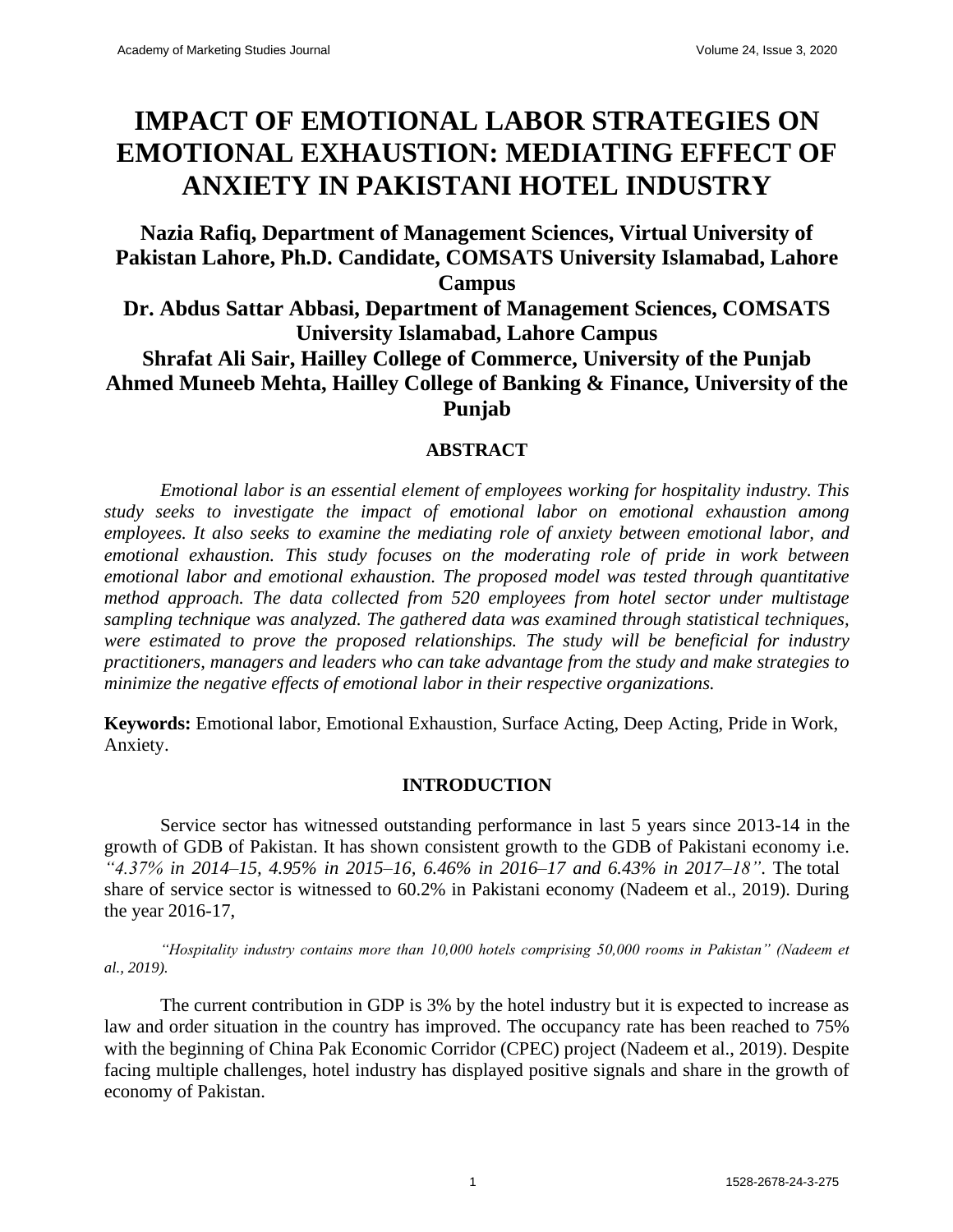Hospitality industry helps to earn foreign direct investments. As per United Nations World Tourism Organization (UNWTO) report 2018, there is an average one million tourists in a year in Pakistan whereas the top ten tourist's countries average is at 50 million tourists in a year. Pakistan falls in the lowest 10% of the worldwide hospitality sector. It was affected badly especially after 9/11 war on terror by US (Ahmed et al., 2014). With such situation, Pakistan clearly shows lower levels of tourism attraction and makes it significant to study the hospitality sector on various dimensions and flourish it. It is necessary to have committed and trained employees in hotels. MNCs are unique and complex because of their interactions and uncertainty, group dynamics, cultural diversity and work related stress which leads to conflict and inefficiency of the organization (Farndale et al., 2015; Trefry, 2006). Same is with the multinational hotel chains like four star and five star international hotels. In such a diverse working environment, communication becomes more time taking and complex along with emotional labor. It becomes difficult to reach on a common understanding and different expectations may lead to clash and negative assessment of employees (Trefry, 2001). It leads towards emotional exhaustion (Alola et al., 2019). Emotional exhaustion is usually found in highly stress circumstances and significantly affects the work quality (Zopiatis & Constanti, 2010). It has strong inclination towards stressing the individual's emotional resources and finally the physical resources as well (Maslach et al., 2001). Emotional labor is an essential element of employees working for hospitality industry (Hameed, 2016). In Pakistan, emotional labor research among frontline employees of hospitality sector is rare (Hameed & Bashir, 2017). So the current study will address on theoretical and empirical examination of emotional labor on emotional exhaustion.

The Conservation of Resources theory (COR) entails emotional labor as emotional resource affecting on emotional exhaustion as a psychological job strain (Hobfoll, 2001). Hobfoll's (1989) Conservation of Resources theory (COR) posits that

*"People have a basic motivation to acquire, retain, protect and enhance their psychological resources. Individuals experience stress when they are threatened with resource loss, actually lose resources, or fail to gain*  resources after resource investment. Individuals confronted with stress attempt to minimize the net loss of their *resources by investing in other resources"*.

From the perspective of the Conservation of resources theory (Hobfoll, 1989),

*"Employees engage in emotional labor according to their job requirements, meaning that they must continuously expend mental energy in order to perform the job".*

Therefore, employees may view emotional labor as a source of job stress (Chen et al., 2019). Pride in work or sense of pride is the feeling of deep pleasure or satisfaction which comes from one's achievements. Taking pride in one's work is a massively important role for any professional (Jin & Guy, 2009). It is the positive resource of the employees. Furthermore, both variables have been found to exert the impact on motivational outcomes such as commitment (Aktaş, 2014; Chaudhry & Shah, 2011; Huey & Zaman, 2009).

Asif (2012) in his study proved that work-related requirements increases stress, anxiety and emotional exhaustion among employees. He further argued that unpleasant interaction with client cause frustration, anger and distress among employees (Asif, 2012). Prevailing economic environment in Pakistan is characterized by uncertain economic future, high unemployment rate, and mobility of industrial infrastructure to other countries. It is necessary to focus on employee retention. Front line employees of service-oriented organizations especially the hospitality sector is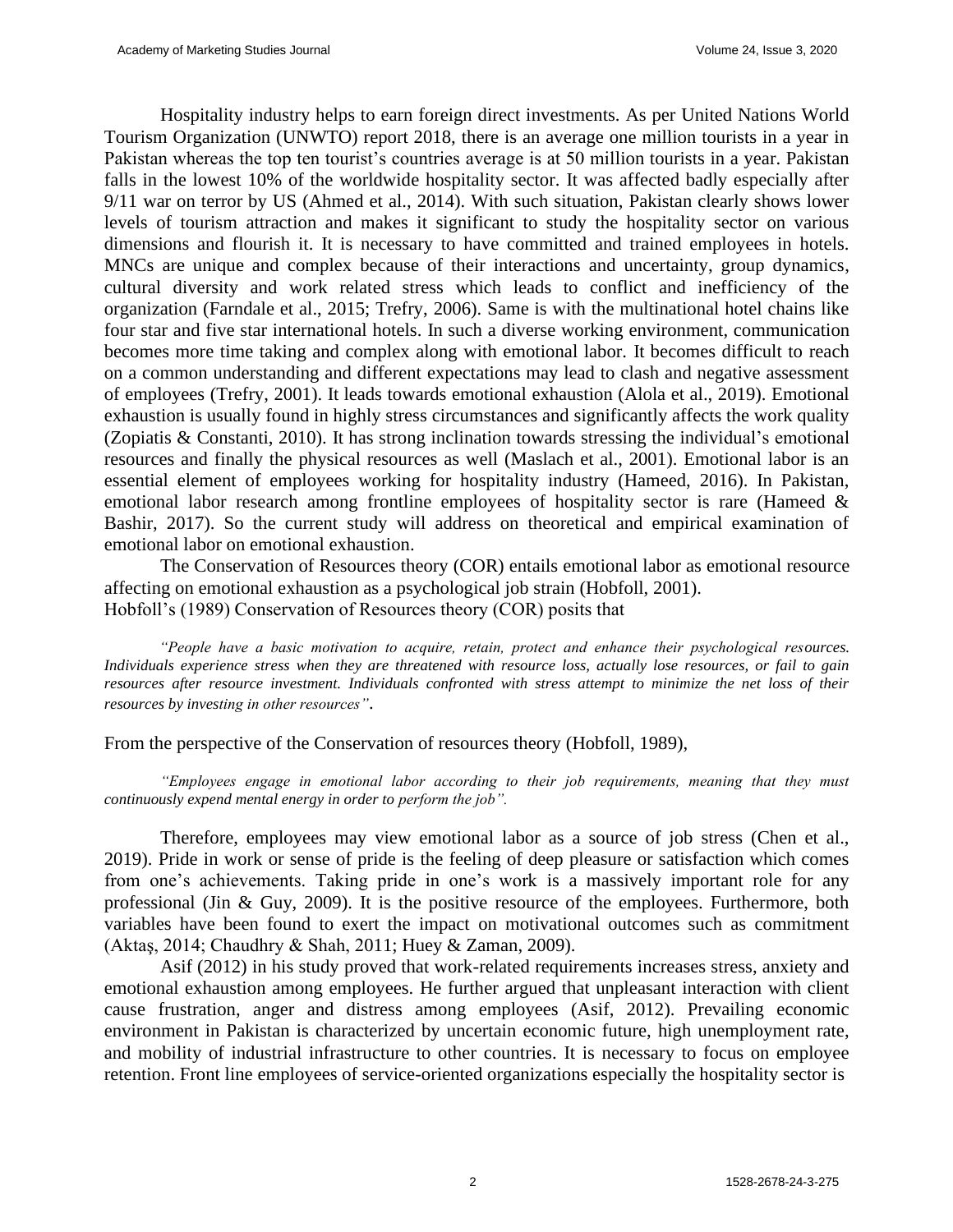considered as the contact point between clients and organizations (Chen et al., 2019). They are further considered as source of competitive advantage for business (Chen et al., 2019). The hospitality industry is an important and dynamic sector of service industry throughout the world. Since, the client retention is the source of profitability, hotel managers deeply focus on client satisfaction and creating and retaining a pool of potential and loyal customers (Karatepe, 2011), Likewise, they also ensure that attitude and behavior of frontline employees are also consistent with organizations; expectations while dealing the clients (Hartline & Ferrell, 1996). Definitely, the front line employees are the most important link in the service process (Karatepe, 2011). Since the frontline employees are usually given task to completely satisfy the clients while directly communicating with them. Therefore, their job is more likely to cause emotional labor in order to conform the certain explicit display rules (Li et al., 2017).

The emotional labor presence in hospitality industry in Pakistan is still unacknowledged and unnoticed as it is embedded in work (Asif, 2012). Organizations must address this phenomenon and formulate multipronged strategies to effectively deal its management. As a result, the current study investigates the emotional labor more specifically in hotel sector. Goussinsky (2015) and Karatepe & Nkendong (2014) and Kensbock et al. (2016) state that the specific dimensions of surface acting and deep acting are therefore underexplored, require empirical testing as this is new concept and require special attention of the researchers. Another important effort of the researcher's will be to explore the dimension of pride in work and its significance in hospitality industry. This study will also help the employees to deal with deep acting strategy and get its advantages which are for both the customers and organizations. So, the current study is intended to fill this gap by investigating emotional labor among employees of four star and five star hotels in Pakistan.

## **Research Objectives and Significance**

The study has following objectives.

- 1. To investigate the relationship between emotional labor strategies and emotional exhaustion.
- 2. To investigate the mediating role of anxiety between emotional labor strategies and emotional exhaustion.
- 3. To investigate the moderating role of pride in work between emotional labor strategies and emotional exhaustion.

The study will have a vital practical support. The study will provide practical implications for appropriate emotional labor acting strategies. It will facilitate the hotel managers to investigate and see the impact how their frontline employees conform to organizational display rules. The way of acting engages employees directly into emotional exhaustion. The study will suggest mangers which acting strategy must be encouraged and which strategy must be discouraged for employees. It is evident from last 5 year economic indicator examination that servicer sector has become the vital contributor of Pakistani economy with tremendous growth (Nadeem et al., 2019). It will be significant to study the role of emotional labor in reducing the emotional exhaustion among service related employees. This study will contribute to the present literature on organizational psychology.

## **LITERATURE REVIEW**

Emotions are transmissible (Huang & Dai, 2010). Hence, employees only try to carry those emotions which can be transmissible to their customers. The employees need to deal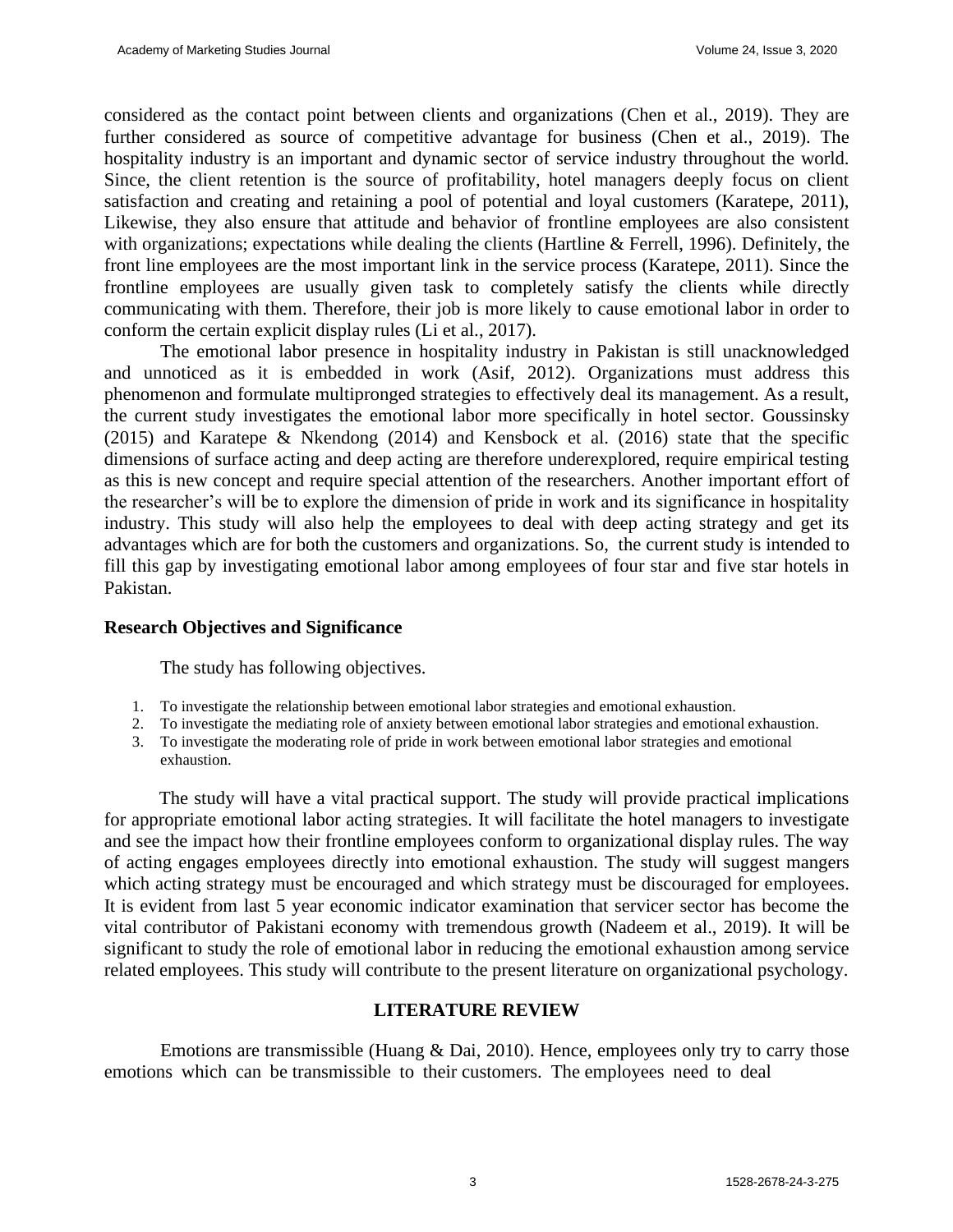clients with a smile even in a worst situation so that the customers feel better and may come out of the situation (Walsh, 2019). For this, employees use either surface acting or deep acting. The characteristic of emotional labor states that emotions are always followed by certain rules which are being expressed under any situation (Gruber et al., 2011; Tamer, 2015). As per study of Ekman (1973) we always follow some rules when we interact with others which are called as display rules. Display rules are those certain emotions which are considered suitable on specific occasions. Kamp & Dybbroe (2016) state that employees also need to align their emotions with those display rules in performing their duties which results in emotional labor. It is likewise in organizations that every culture has certain written and unwritten display rules. Organizations also have some written and unwritten display rules (Horo, 2014). The written display rules are self-explanatory and simple to follow. In contrast, there are certain unwritten display rules imbedded in culture strongly which are not only compulsory to follow but they must be learned by everyone in the organizations. Employees usually indulge in emotional labor while performing and following both types of display rules.

Hülsheger et al. (2013) and Morris & Feldman (1997) and Simillidou (2016) state that the employees feel emotional exhaustion while dealing with negative situations and engaging in emotional labor in service organizations. Emotional exhaustion is identified as consequence of increase stress level but some researchers have considered emotional dissonance, its main attribute. Emotional exhaustion can be defined as

*"The psychological discomfort that is being felt by a person when they take part in activities or get involved in situations that actually attribute this feeling (Dijk & Brown, 2006)".*

Emotional labor refers to managing emotions in order to display the set rules (Hochschild, 1983). The emotional labor leads to burnout in service industry which is a syndrome of emotional exhaustion (Brotheridge & Grandey, 2002; Grandey, 2003; Maslach et al., 2001). Surface acting is defined as

*"Changing expression without changing the inner emotional state" (Cheung et al., 2011).*

Emotional exhaustion produces when emotions and feelings become exhausted in result of fear of work or lack of interest. There is not a significant uniform finding in relationship between emotional exhaustion and emotional labor strategy. Emotional exhaustion is caused by surface acting approach (Totterdell & Holman, 2003). Therefore, emotional exhaustion and emotional labor are believed to be positively correlated. As per Abraham (1999) study of frontline employees, the employees who adopt surface acting method yield low service quality.

Deep acting and surface acting help the employees to display the set emotions but both have different spirit in nature. Deep acting can be defined as a

*"Strategy of emotional labor refers to changing inner emotions according to the desired emotions" (Miller et al., 2007).*

The employees experiencing surface acting may have high level of inner stress as compared to the employees who adopt deep acting method. Such employees change their inner feelings as well so they don't have such tension. So deep acting may not be as such related to burnout and emotional exhaustion though it may relate to personal accomplishment or depersonalization (Brotheridge & Grandey, 2002; Hochschild, 1983).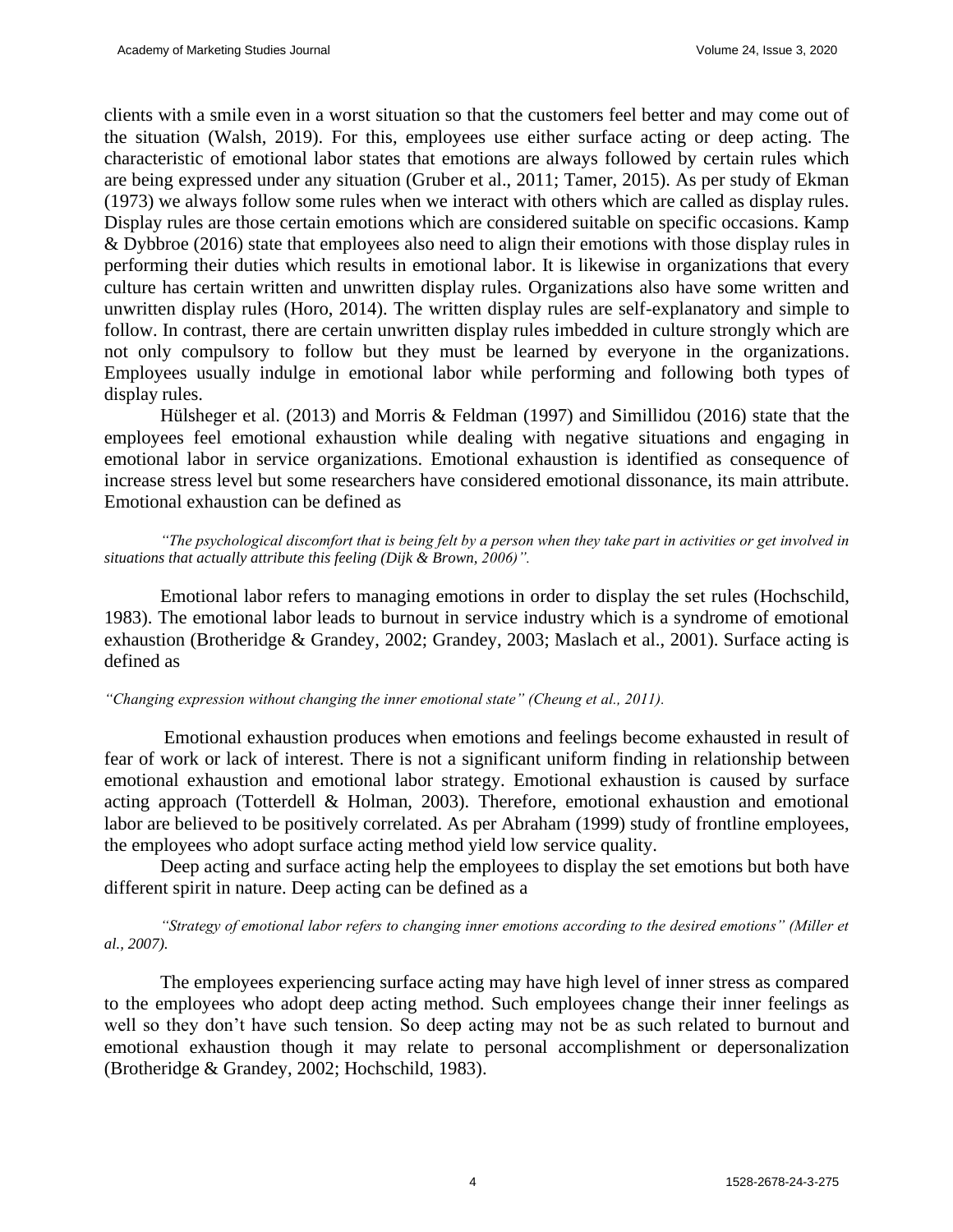Conservation of Resource Theory (COR) stresses that emotional labor is an exerted activity which results in emotional exhaustion. When employees frequently remain busy in managing their emotions and engage themselves to consume their personal resources at large like physical and mental resources, they definitely undergo with resources loss (Hameed & Bashir, 2017). Simply, when job demands compel the employees to regulate their inner emotions and feelings while hiding their true emotions, they are emotionally drained (Brotheridge & Grandey, 2002). Within premises of COR theory, surface acting and deep acting have different outcomes regarding emotional exhaustion (Grandey, 2003).

Hwa (2012) argues that it is not only the emotional labor which results in emotional exhaustion. Rather it depends upon the ways in which emotional labor is performed either by deep acting or surface acting method. The emotional exhaustion and surface acting have relationship in difficult situations. It is stated that when employees deal in negative situation they automatically face the emotional exhaustion (Grandey, 2003). It is proved through researches on emotional labor in hospitality sector that employees will feel more emotional exhaustion if they will be more engaged in surface acting (Karatepe, 2011). Therefore surface acting is positively related to emotional exhaustion and deep acting is negatively associated with emotional exhaustion (Hwa, 2012; Lee & Chelladurai, 2016). Goussinsky (2011) and Hwa (2012) and Wang & Groth (2014) stated that engaging in surface acting method brings major disadvantage on the employees' wellbeing. The researchers proposed that if these employees start using deep acting method, it would be favorable for them to avoid emotional exhaustion and other undesirable penalties of surface acting. Though, it is not empirically verified yet and it does not guide employees how to engage in deep acting (Lee & Chelladurai, 2016). The current study will fill this gap. Therefore, we propose that both facets of emotional labor have relationship with emotional exhaustion. Hence we built hypotheses as:

*H1: Surface acting is positively correlated with emotional exhaustion. H2: Deep acting is negatively correlated with emotional exhaustion.*

Literature identifies that anxiety and depression are mostly studied in the US organizations (Elovainio et al., 2001; Spell & Arnold, 2007; Suls & Bunde, 2005). As Pakistan is a developing country and unstable economy, it will be a worthy to study the employee mental health via anxiety in hospitality industry where employees have long working hours than normal. Recent economic slowdown in developing countries has resulted in increased anxiety, stress, less sleep and helplessness among employees to achieve organizational goals (Rai, 2015). Mostly organizations have studied anxiety and depression with job insecurity (Rai, 2015). The current study will explore the anxiety as a mediating variable to find the relationship between Emotional labor and emotional exhaustion in context of Pakistan and hospitality industry. This dimension will expand the scope of the research globally. The current study will only take anxiety as in indicator of employee mental health because of its common representation for employee mental health (Spell & Arnold, 2007). In the perspective of COR theory, one has a limited number of resources and the loss of such resources affects the job tasks and its sub-tasks (Hobfoll, 2001). If these are the valid assumptions, then surface acting will consume more energy and resources in order to modify the true feelings than deep acting which expresses the true emotions and will require fewer resources (Hobfoll, 2001). Empirical evidence supports this theoretical proposition (Brotheridge & Grandey, 2002; Kim & Han, 2009).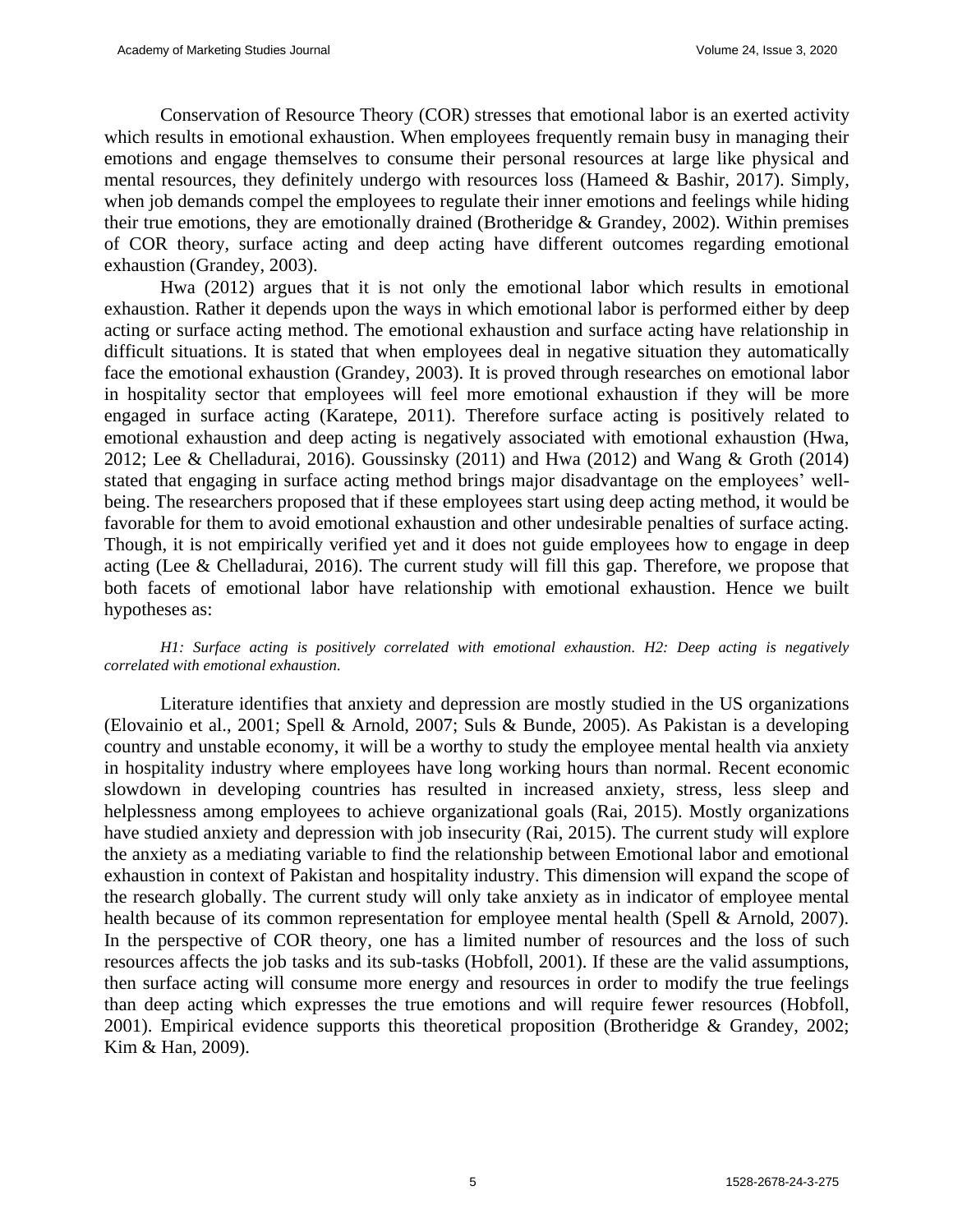*"Employees experience stress when they face threats that may come from a risk of resource loss, actual resource loss, or the insufficient return of supplementary resources on investments of resources" (Hobfoll, 2001).*

The current study will propose that emotional labor affects the employees' anxiety level which will impact the emotional exhaustion. Employees who are facing emotional labor may feel an impact from mental health like anxiety (Rai, 2015). Therefore, it leads towards such hypotheses that any relationship between emotional labor and emotional exhaustion may be mediated by anxiety.

*H3: Anxiety mediates the relationship between surface acting and emotional exhaustion. H4: Anxiety mediates the relationship between deep acting and emotional exhaustion.*

Pride is an important element in social behavior context (Tracy & Robins, 2007). Previous researches discussed two types of pride in organizational context; one is personal pride and other is collective pride. According to Lea and Webley (1997), personal pride is an intrinsic motivation related to self-accomplishments. Collective pride is desire to connect organizational group (Bouckaert, 2001). Collective pride is an organizational context (Arnett et al., 2002).

Pride is a positive emotion which expresses the personal satisfaction in relevance to a certain event, either justified or not. It plays a vital role in job satisfaction (Tracy & Robins, 2007). Authentic pride is to get pride on one's own activities and attainments (Tracy & Robins, 2007). Hubristic pride is pride; one has other than personal accomplishment and efforts (Williams & DeSteno, 2008). Literature recommends that one's sense of pride in work increases job commitment.

Many researchers mentioned pride in their studies while discussing the findings of their researches on paradigms like narcissism, self-esteem, shame and guilt (Else-Quest et al., 2012), but only a few have examined pride individually and a very few have worked on pride at workplace. There is still an extensive work to be done in this area to fully understand pride's emotional experience and potential benefits in organizations. The lack of attention to the pride with respect to an individual's own achievements gives the researcher a motivation to study.

Currently, the lack of attention to pride is specifically making it, as an exciting concept. It has been described as an individual's emotional experience and it has been mentioned in a lot of researches (Roethlisberger & Dickson, 2003). The first presence of pride was in Hawthorne studies, where a large numbers of employees show their participation, when an employee described that morale goes to peak when the operator shows pride in their work. The employee reported that

*"Peak in morale was apparent through other operators showing pride in their work, trying to outperform their previous best records, and helping each other to create higher standards" (Roethlisberger & Dickson, 2003).*

Pride in work or sense of pride is the feeling of deep pleasure or satisfaction which comes from one's achievements. Taking pride in one's work is a massively important role for any professional (Jin & Guy, 2009). It is the positive resource of the employees. Emotional labor refers to managing emotions in order to display the set rules (Hochschild, 1983). COR theory suggests that individuals' resources act as motivational vectors which are hierarchically ordered in values but universal (Halbesleben et al., 2014; Morelli & Cunningham, 2012).

In the perspective of COR, resources gain are noticeable in context of resources loss (Hobfoll, 1989, 2001). Similarly, Jin & Guy (2009) also hold same opinion that high level of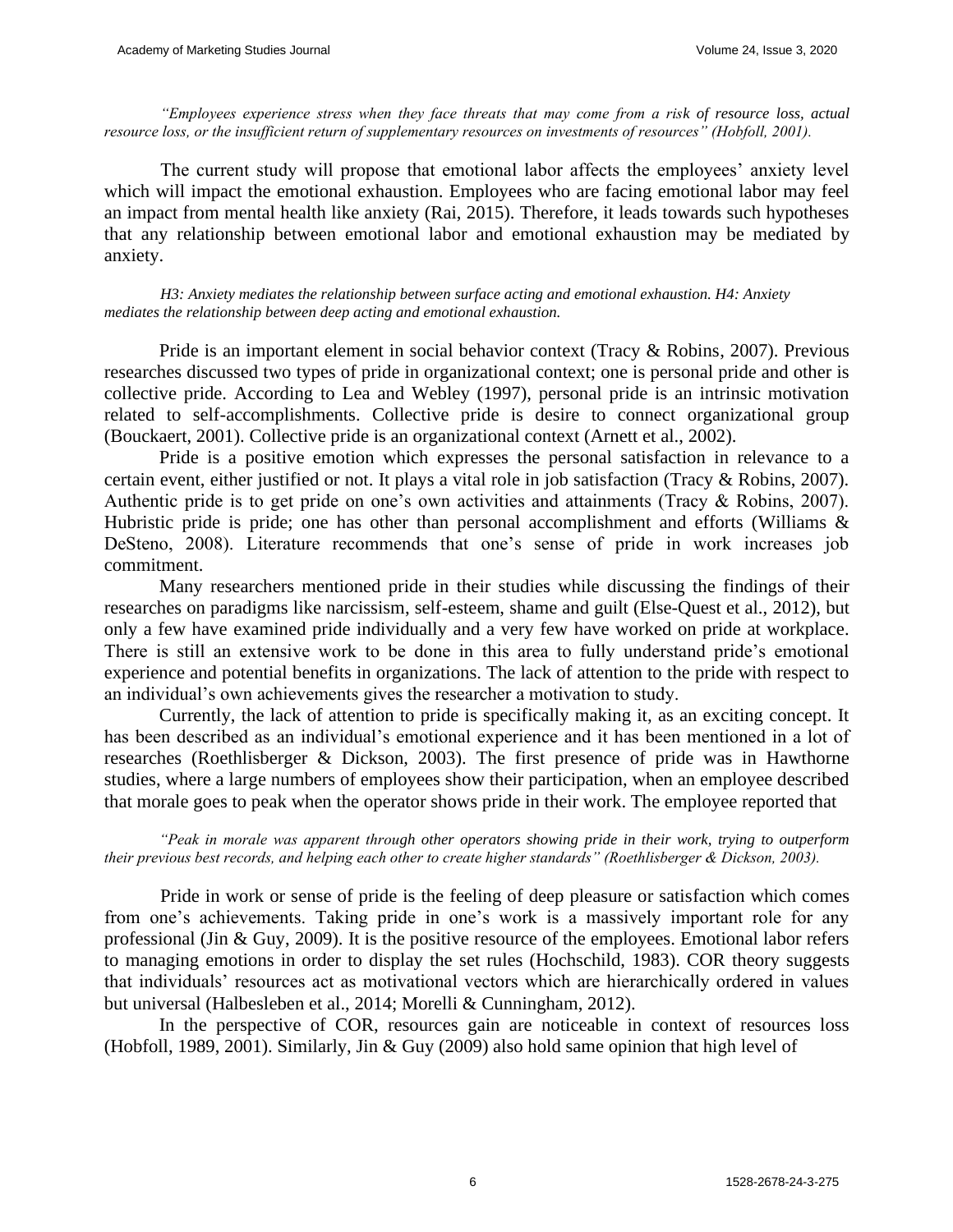pride in work can develop positive attitude like commitment, devotion, creativity, collaboration, hard work etc. Under COR premises, all these qualities/characteristics are positive resources which are essential for employees to happily stay somewhere (Halbesleben et al., 2014). On the basis of above arguments, it seems that pride in work supports adoption of deep acting strategy instead of surface acting strategy with true emotions (Kensbock et al., 2016). If employees will have high level of pride in work, they can moderate the relationship between emotional labor and emotional exhaustion.

Frontline service employees need to self-monitor them vigilantly while handling challenging and difficult customers. All those workers who score high on pride in work try their best to deliver what is demanded from them and in doing so they experience deep acting which helps them perform better on their jobs at the same time reduces emotional exhaustion associated with performing emotional labor (Grandey et al., 2018). So, it may hypothesize that:

*H5: Pride in work may moderate positive relationship between surface acting and emotional exhaustion such that this relationship may weaken when pride in work is high and strengthened when pride in work is low.*

*H6: Pride in work may moderate negative relationship between deep acting and emotional exhaustion such that this relationship may further weakened when pride in work is high and strengthened when pride in work is low.*

Based on literature review, we proposed following model in figure 1.





## **METHODOLOGY**

The nature of the study was deductive and explanatory in nature. Research was structured and based on quantitative approach. It was non- contrived and time lag study. Researcher distributed self-administered questionnaire on two different times. The 3 weeks gap was followed. Lam & Chen (2012) also used time lag study in order to measure turnover intentions in hotel employees in 3 points. Hameed  $\&$  Bashir (2017) also used time lag to study emotional labor. The present study tries to examine the causal relationship between emotional labor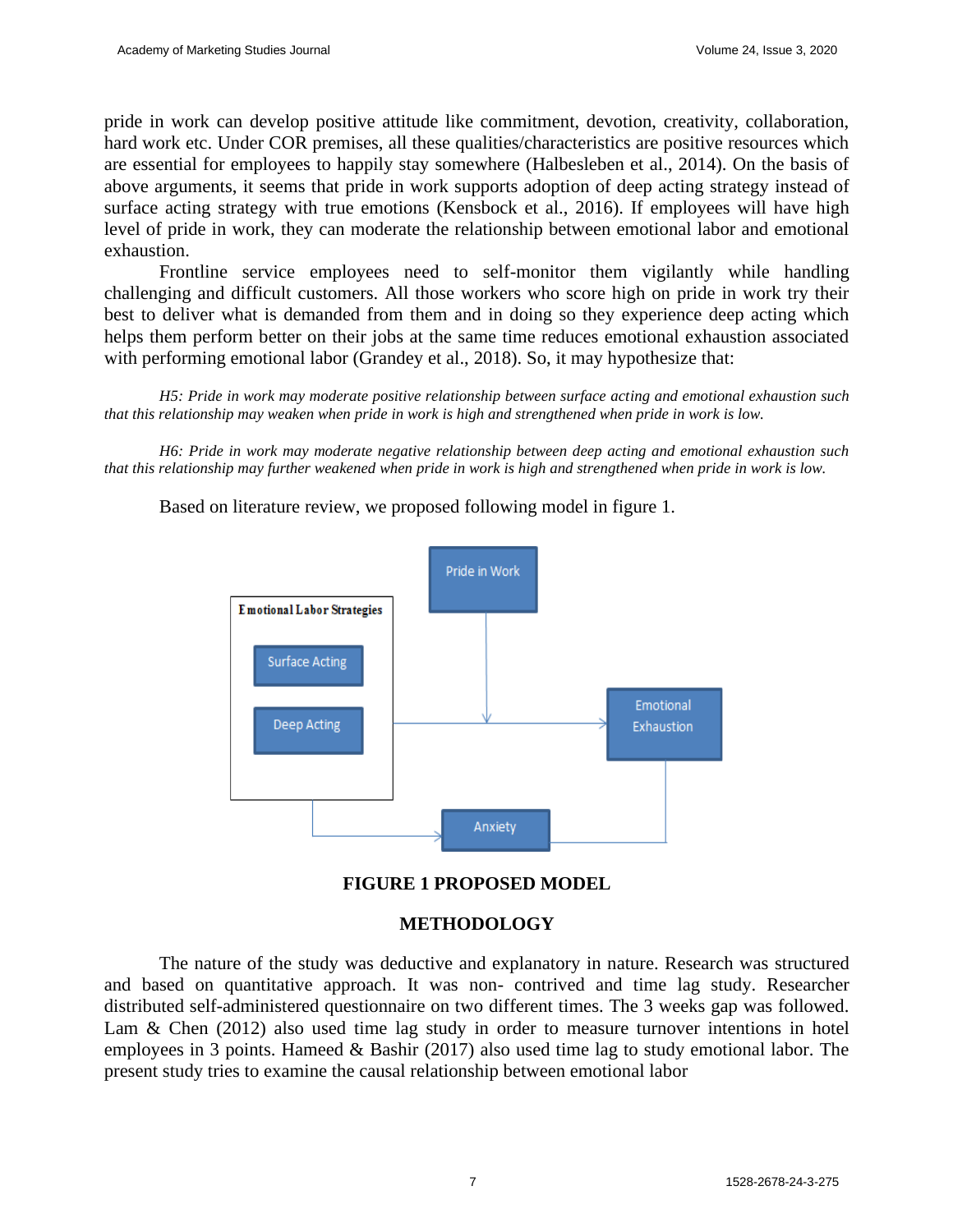strategies, affective commitment and anxiety. One survey was regarding demographics and emotional labor. The second survey addressed the affective commitment and anxiety. One round was completed in first two weeks of July 2019. Second round was completed in first two weeks of September 2019. Employee code was used as recognition. Primary source were employees of hotels. The unit of analysis was the individual. Data collection tool was an already developed questionnaire which was close ended and has 5 point Likert scale. 520 employees from hotels were chosen as sample. Multistage sampling allowed the researcher to choose a suitable sample from a large population. The actual sample size was selected from only 32 hotels which were listed as four star and five star hotels on [www.pha.org.pk. T](http://www.pha.org.pk/)en responses for one item (10:1) are appropriate as per Tanaka's (1987) item response theory. A total of 520 questionnaires were distributed to the hotels as per item response theory. However the researcher received 464 responses. The latest version of SPSS 23and AMOS 23 was used to statistically analyze the gathered data. Descriptive statistics was used to analyze the demographics.

## **Measures**

The already developed questionnaire was used on 5 point likert scale from 1 to 5. Emotional labor was measured by emotional labor scale devised by (Grandey, 2003; Kruml & Geddes, 2003; Diefendorff et al., 2005). The instrument has 12 items. The scale has reliability index of 0.81. Emotional Exhaustion was measured by scale adopted from The Maslach Burnout Inventory by Maslach & Jackson (1981). The instrument has 9 items and reliability index of

0.87. Anxiety was measured by scale devised by adopted (Caplan et al., 1980). The instrument has 4 items and reliability index of 0.81. Pride in work was measured by scale devised by (Guy et al., 2008). The instrument has 7 and reliability index of 0.87.

## **DATA ANALYSIS AND DISCUSSION**

Table 1 show that male respondents are more than female respondents by 56.4% that is a significant difference. The reason is obvious that hotel sector is more male oriented and females are working less in number so response is appropriate according to their population. Age group of respondents shows that there are between twenty to thirty years are 59.9%. 30.2 percent respondents fall in age category from thirty one years to forty years. 9.9 % are those respondents who are above forty in age group. Therefore, it can say that young employees are there and insignificant numbers of employees who are above forty in age. Data shows that number of married respondents is more than unmarried by 43.1%. Therefore, there is significant difference between the no. of unmarried and married hotel employees in Pakistan. If we discuss about the education level, majority of respondents belong to the third category that is graduation class that represents the forty four percent  $(44\%, n = 204$  of total share).

| Table 1<br><b>DEMOGRAPHICS</b>     |                  |         |                           |  |  |
|------------------------------------|------------------|---------|---------------------------|--|--|
| <b>Demographic characteristics</b> | <b>Frequency</b> | Percent | <b>Cumulative percent</b> |  |  |
| Gender                             |                  |         |                           |  |  |
| Female                             | 101              | 21.8    | 21.8                      |  |  |
| Male                               | 363              | 78.2    | 100.0                     |  |  |
| Age                                |                  |         |                           |  |  |
| $20 - 30$                          | 278              | 59.9    | 59.9                      |  |  |
| $31 - 40$                          | 140              | 30.2    | 90.1                      |  |  |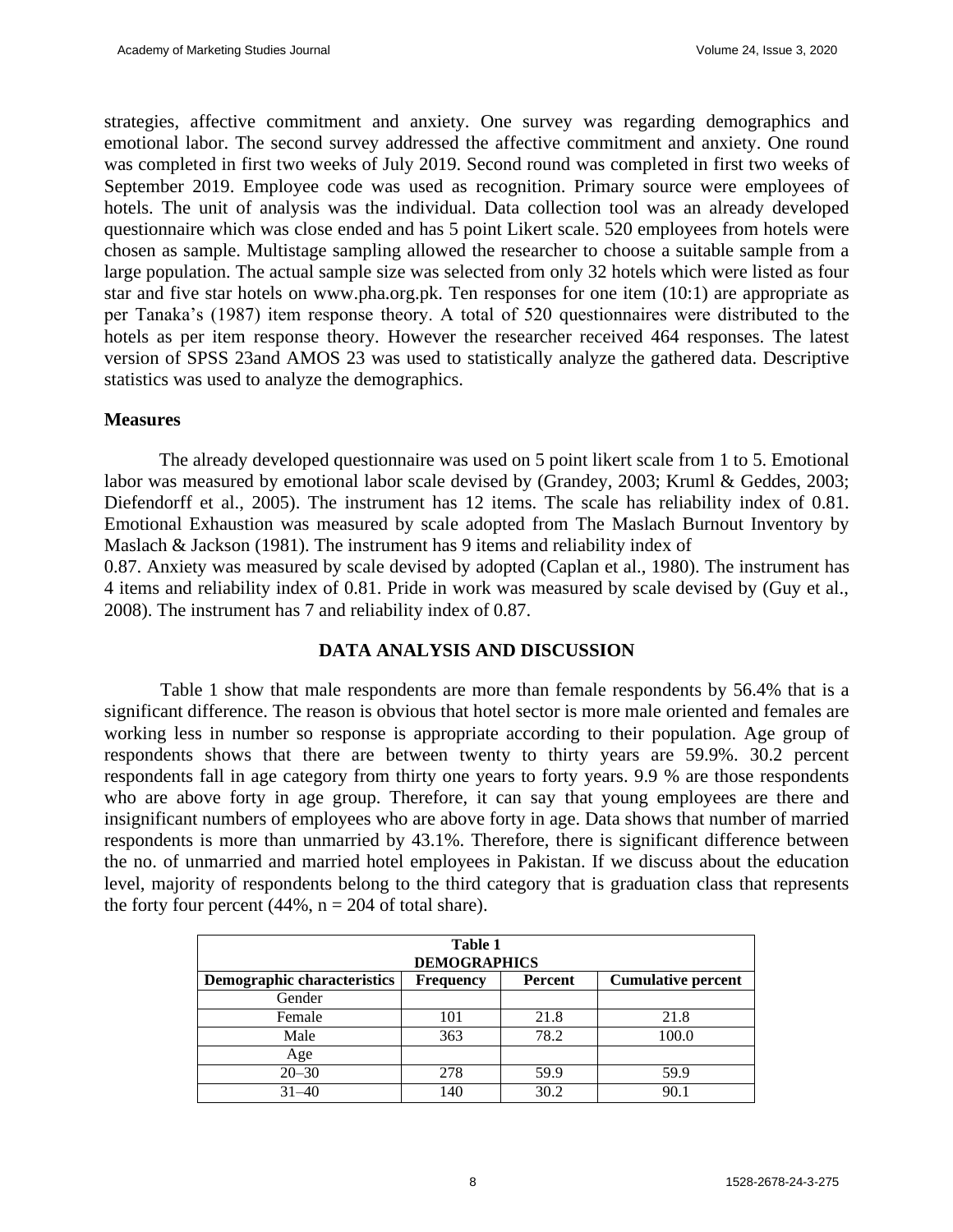| >41                    | 46  | 9.9  | 100.0 |
|------------------------|-----|------|-------|
| Marital status         |     |      |       |
| Married                | 264 | 56.9 | 56.9  |
| Single                 | 200 | 43.1 | 100.0 |
| <b>Education Level</b> |     |      |       |
| Matric                 | 63  | 13.6 | 13.6  |
| Intermediate           | 98  | 21.1 | 34.7  |
| Graduate               | 204 | 44.0 | 78.7  |
| Master                 | 96  | 20.7 | 99.4  |
| M.Phill                | 3   | 0.60 | 100.0 |

#### **Descriptive Statistics**

| Table 2<br>MEAN AND STANDARD DEVIATION OF VARIABLES $(N = 464)$                               |      |      |      |       |  |  |  |
|-----------------------------------------------------------------------------------------------|------|------|------|-------|--|--|--|
| <b>Minimum</b><br><b>Maximum</b><br><b>Std. Deviation</b><br><b>Mean</b><br><b>Constructs</b> |      |      |      |       |  |  |  |
| Surface Acting (SA)                                                                           | 0.88 | 4.57 | 2.91 | 0.779 |  |  |  |
| Deep Acting (DA)                                                                              | 0.93 | 4.19 | 2.86 | 0.643 |  |  |  |
| <b>Emotional Exhaustion (EE)</b>                                                              | 1.07 | 5.07 | 3.03 | 0.822 |  |  |  |
| Anxiety (ANX)                                                                                 | 0.98 | 4.96 | 2.78 | 1.000 |  |  |  |
| Pride in Work (PIW)                                                                           | 0.87 | 4.32 | 3.13 | 0.733 |  |  |  |

The descriptive statistics are shown in Table 2. The dependent variables, emotional exhaustion (EE) possesses the lowest and highest values 1.07 and 5.07 respectively and for the same variable, the average value and its standard deviation i.e., dispersion from mean is 3.03 and 0.822 respectively. An independent variable, surface acting (SA) possesses the lowest and highest values 0.88 and 4.57 respectively and for the same variable, the average value and its standard deviation i.e., dispersion from mean is 2.91 and 0.779 respectively. Second independent variable, deep acting (DA) possesses the lowest and highest values 0.93 and 4.19 respectively and for the same variable, the average value and its standard deviation i.e., dispersion from mean is 2.86 and .643 respectively. A mediating variable, anxiety (ANX) possesses the lowest and highest values 0.98 and 4.96 respectively and for the same variable, the average value and its standard deviation i.e., dispersion from mean is 2.78 and 1.000 respectively. A moderating variable, pride in work (PIW) possesses the lowest and highest values 0.87 and 4.32 respectively and for the same variable, the average value and its standard deviation i.e., dispersion from mean is 3.13 and 0.733 respectively.

#### **KMO and Bartlett's test of Sphericity**

Factor analysis has been applied on the collected data to examine the either data is appropriate for further necessary statistical analysis (Malhotra, 2010). Before going ahead of factor analysis, it has recommended to conduct the KMO and Bartlett's measure of Sampling Adequacy and Sphericity. These tests explain the suitability of data either it will support for factor analysis. If all statistical values of both tests fall in the recommended range then data is ready for factor analysis (Malhotra, 2010).

| Table 3<br><b>KMO AND BARTLETT'S TEST</b>       |       |
|-------------------------------------------------|-------|
| <b>Test Name Statistical Value</b>              |       |
| Kaiser-Meyer-Olkin Measure of Sampling Adequacy | 0.914 |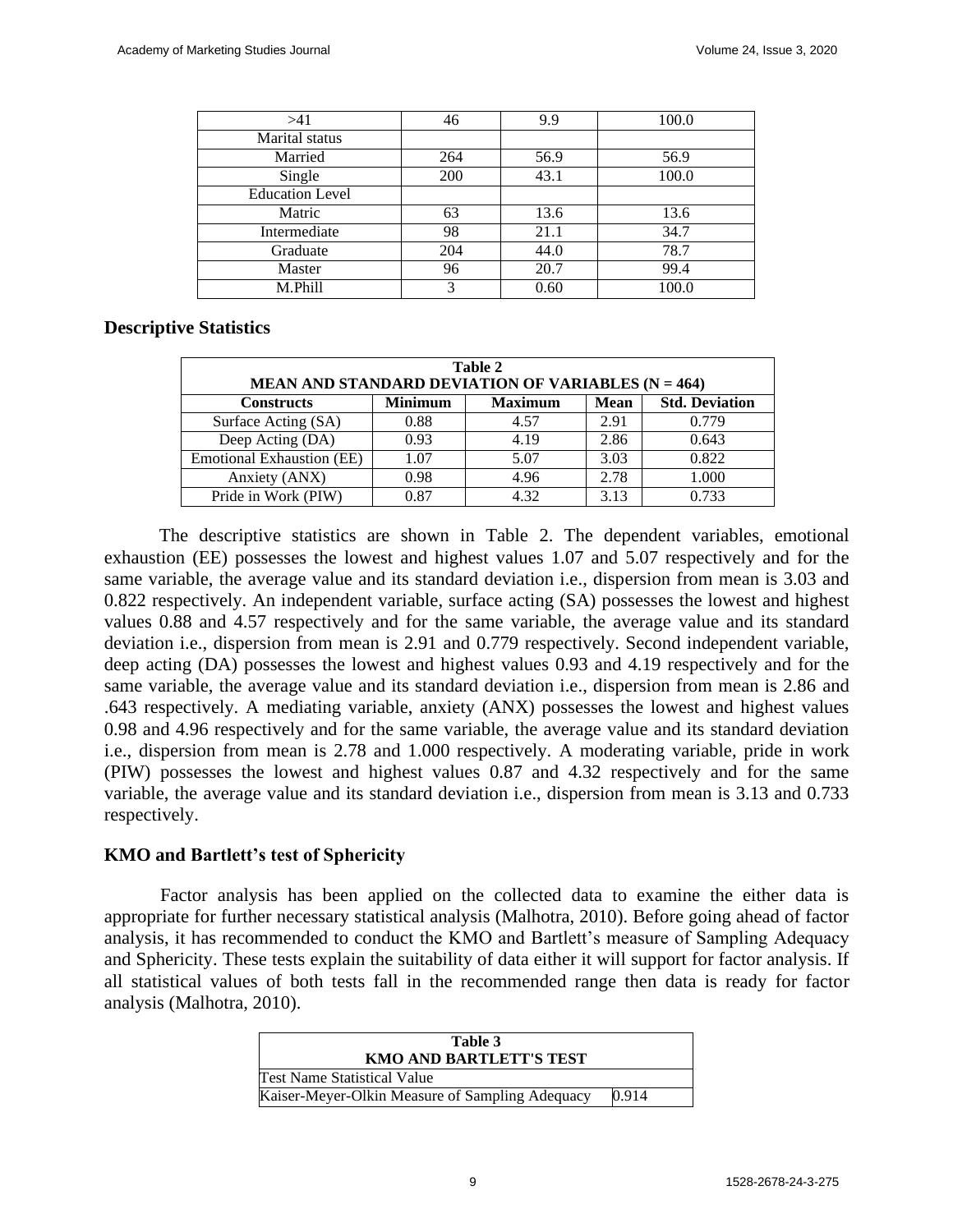| Bartlett's Test of | Approx. Chi-Square | 14819.424 |
|--------------------|--------------------|-----------|
| Sphericity         |                    | 1326      |
|                    | Sig.               | 0.000     |

Statistically, the thresholds or recommended values belong to the range  $0.50-1.0$  ( $> 0.90$ ) = excellent; 0.80=admirable; 0.70=moderate; 0.50=not good and  $< 0.50$ =undesirable) (Dziuban & Shirkey, 1974). For the current study, Table 3 reflects the values for KMO and Bartlett's tests are in acceptable range that KMO value is 0.914 and significance level of Bartlett's test that require < 0.05 and in this case, its p value  $(p<0.001)$  that also satisfied the condition and of course data can proceed for further analysis.

## **Correlation Analysis**

Correlation analysis was done to investigate the relationships between variables and the nature. Table 4 depicts the correlation analysis

| Table 4<br>MAGNITUDE AND DIRECTION OF CORRELATION AMONG<br><b>STUDY VARIABLES (N=464)</b> |              |            |                       |       |  |  |
|-------------------------------------------------------------------------------------------|--------------|------------|-----------------------|-------|--|--|
|                                                                                           |              |            |                       |       |  |  |
| SА                                                                                        |              |            |                       |       |  |  |
| DA                                                                                        | $0.865**$    |            |                       |       |  |  |
| EE                                                                                        | $0.466$ **   | $-0.473**$ |                       |       |  |  |
| <b>ANX</b>                                                                                | $0.202^{**}$ | $0.185***$ | $0.644$ <sup>**</sup> |       |  |  |
|                                                                                           | $0.356^{**}$ | $0.568**$  | $0.192*$              | 0.033 |  |  |

\*\*. Correlation is significant at the 0.01 level (2-tailed). \*. Correlation is significant at the 0.05 level (2-tailed). *Note.* SA & 1 = Surface Acting, DA & 2 = Deep Acting, EE & 3 = Emotional Exhaustion, ANX  $& 4 =$  Anxiety, and PIW  $& 5 =$  Pride in Work.

Surface acting, anxiety and pride in work have significant positive relationship with the dependent variables which is emotional exhaustion, and the values of correlation coefficient are r =0.466, 0.644, & 0.192, p*<0.01.* Deep acting has weak negative relationship with emotional exhaustion and the values of correlation coefficient is  $r=0.473$ ,  $p<0.01$ . Surface acting has positive weak relationship with emotional exhaustion and the value of correlation coefficient is r  $= 0.466$ , p<0.01. Hence it proved the first two hypotheses (H1 and H2).

AMOS 23 was used to apply structural equation modeling (SEM). SEM provides the choice of bootstrapping. Mediation has tested bootstrapping technique. Testa (2001) has indicated that SE modeling is a multivariate statistical procedural approach to test the hypothesized models.

## **Confirmatory Factor Analysis**

Confirmatory factor analysis (CFA) can be described as a specific case of structural equation modeling that explains covariance in structure (McDonald, 1978) or describes the linearity of relationships in a model (Carmines & Zeller, 1979). Confirmatory factor analysis reports about the collected data either it is fit the theoretical measurement model that is grounded from the past researches (Kline, 2015).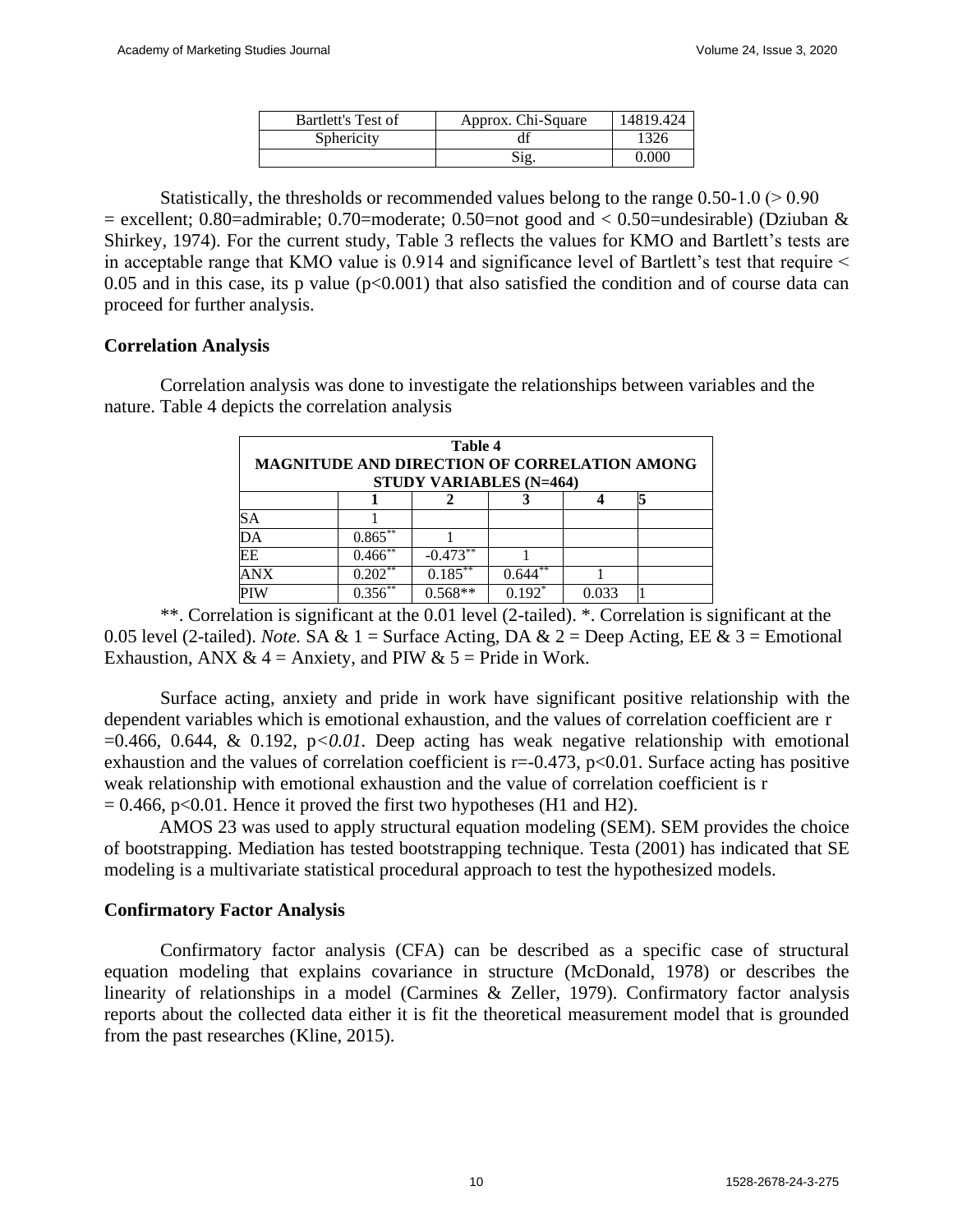#### **Discussion Related Goodness of Fit Indexes**

Some explicit measures exist that researchers have used to calculate for the assessment of goodness of fit hat are called fit indices. It has recommended in literature some model fit indices are relatively permanent whereas others are flexible. Usually, under consideration model is said to be adequate if value of  $X^2/d$ .f. (chi-square) is less than three (<3) (Kline, 1998; Ullman, 2001) and sometimes this measure is permissible at less than  $5 \leq 5$  (Hair et al., 2010). Another index is *"Root Mean Square Error of Approximation"* (RMSEA) and its value is acceptable that is less than 0.08  $(< 0.08)$  (Browne & Cudeck, 1993; Hu & Bentler, 1998), the value of this measure is considered good if less than  $0.05$  (< $0.05$ ) (Steiger, 1990) and sometimes researchers recommend its value less than  $0.10$  ( $\leq 0.10$ ) (Hair et al., 2010) i.e.,  $\leq 0.05$  considered as good, 0.05-0.10 considered as moderate and ˃0.10 considered as bad. The value of two indices: NFI-Normed Fit Index and GFI-Goodness of Fit Index should greater than 0.09 (>0.9) (Byrne, 1994). Similarly, the value of NNFI-Non-Normed Fit Index also be greater than 0.09 (>0.9). Hair et al. (2010) recommend the acceptable value of CFI-Comparative Fit Index are greater than  $0.95$  ( $>0.95$ ) great; greater than 0.90 ( $>0.90$ ) traditional; greater than 0.80 ( $>0.80$ ) sometimes permissible. In literature, consensus is there on CFI value, its value is acceptable 0.70 and 0.85 if model already generated and in progress respectively (Bollen, 1989). There is no need to compute the value of CFI if RMSEA have value less than 0.158 of null model or in other case, there will be very small value of CFI (Kenny, 2015). Hair et al. (2010) suggest the values of SMRM-Standardized Root Mean Residual, PCLOSE and AGFI-Adjusted Goodness of Fit Index are <0.09, >0.05 and >0.80 respectively.

#### **Measurement Model**



**FIGURE 2 MEASUREMENT MODEL**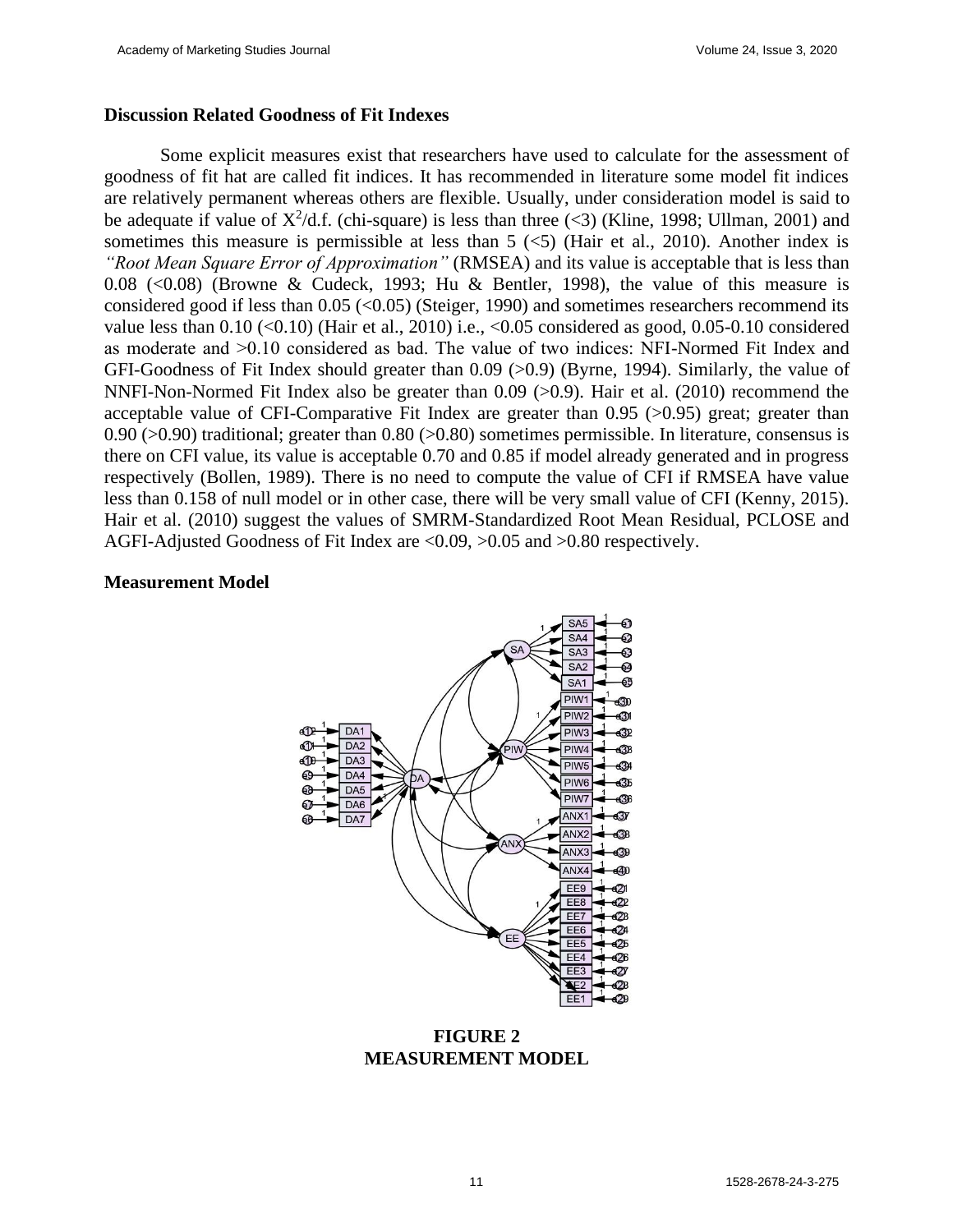This model provides the facility to the researcher to measure the association among the latent constructs and latent constructs further measure through the observed variables. Graphically, the study measurement model is presenting in Figure 2. Table 5 is showing all the goodness of fit values for measurement model. It is obvious in Table 5 that all the required scores are within the range of recommended values. Henceforth, all values are in range so the model is good fit. Table 6 represents the standardized regression weights which show all values in significant position.

| Table 5<br>MODEL FIT SUMMARY FOR MEASUREMENT MODEL |                          |               |  |  |  |
|----------------------------------------------------|--------------------------|---------------|--|--|--|
| <b>Fit Indices</b>                                 | <b>Recommended Value</b> | <b>Result</b> |  |  |  |
| $X^2/d.f.$                                         | $\leq 3$                 | 2.441         |  |  |  |
| GFI (goodness of fit index)                        | > 0.9                    | 0.827         |  |  |  |
| AGFI (adjusted goodness of fit index)              | > 0.80                   | 0.795         |  |  |  |
| RMSEA (root mean square error of                   |                          |               |  |  |  |
| approximation)                                     | < 0.08                   | 0.056         |  |  |  |
| RMR (root mean square residual)                    | < 0.08                   | 0.085         |  |  |  |
| NFI (normed fit index)                             | > 0.90                   | 0.831         |  |  |  |
| CFI (comparative fit index)                        | > 0.80                   | 0.892         |  |  |  |
| PCLOSE> 0.050.278                                  | > 0.05                   | 0.001         |  |  |  |
|                                                    |                          |               |  |  |  |

| Table 6<br>STANDARDIZED REGRESSION WEIGHTS FOR CONSTRUCTS |                 |         |  |  |
|-----------------------------------------------------------|-----------------|---------|--|--|
| <b>Variables</b>                                          | <b>Estimate</b> | p-value |  |  |
| $SAS \leftarrow SAS$                                      | 0.727           | ***     |  |  |
| $SAA \leftarrow SAA$                                      | 0.773           | ***     |  |  |
| $SAS \leftarrow SAS$                                      | 0.822           | ***     |  |  |
| $S_{A2} \leftarrow S_A$                                   | 0.735           | ***     |  |  |
| $SA1 \leftarrow$ --- $SA$                                 | 0.62            | ***     |  |  |
| $DA7 \leftarrow$ --- $DA$                                 | 0.603           | ***     |  |  |
| $DA6 \leftarrow DA$                                       | 0.539           | ***     |  |  |
| $DA5 \leftarrow DA$                                       | 0.728           | ***     |  |  |
| $DA4 \leftarrow$ --- $DA$                                 | 0.757           | ***     |  |  |
| $DA3 \leftarrow$ --- $DA$                                 | 0.76            | ***     |  |  |
| $DA2 \leftarrow$ --- $DA$                                 | 0.66            | ***     |  |  |
| $DA1 \leftarrow$ --- $DA$                                 | 0.73            | ***     |  |  |
| $EE9 \leftarrow EE$                                       | 0.717           | ***     |  |  |
| $EE8 \leftarrow EE$                                       | 0.775           | ***     |  |  |
| $EE7 \leftarrow EE$                                       | 0.574           | ***     |  |  |
| $EE6 \leftarrow EE$                                       | 0.77            | ***     |  |  |
| $EE5 \leftarrow EE$                                       | 0.725           | ***     |  |  |
| $EE4 \leftarrow EE$                                       | 0.664           | ***     |  |  |
| $EE3 \leftarrow EE$                                       | 0.639           | ***     |  |  |
| $EE2 \leftarrow EE$                                       | 0.707           | ***     |  |  |
| $EE1 \leftarrow EE$                                       | 0.687           | ***     |  |  |
| $PIW7 \leftarrow$ --- $PIW$                               | 0.722           | ***     |  |  |
| $PIW6 \leftarrow$ --- $PIW$                               | 0.727           | ***     |  |  |
| $PIW5 \leftarrow$ --- $PIW$                               | 0.742           | ***     |  |  |
| $PIW4 \leftarrow -PIW$                                    | 0.762           | ***     |  |  |
| $PIW3 \leftarrow$ --- $PIW$                               | 0.829           | ***     |  |  |
| $PIW2 \leftarrow PIW$                                     | 0.844           | ***     |  |  |
| $\mathrm{ANX4} \leq -\mathrm{ANX}$                        | 0.861           | ***     |  |  |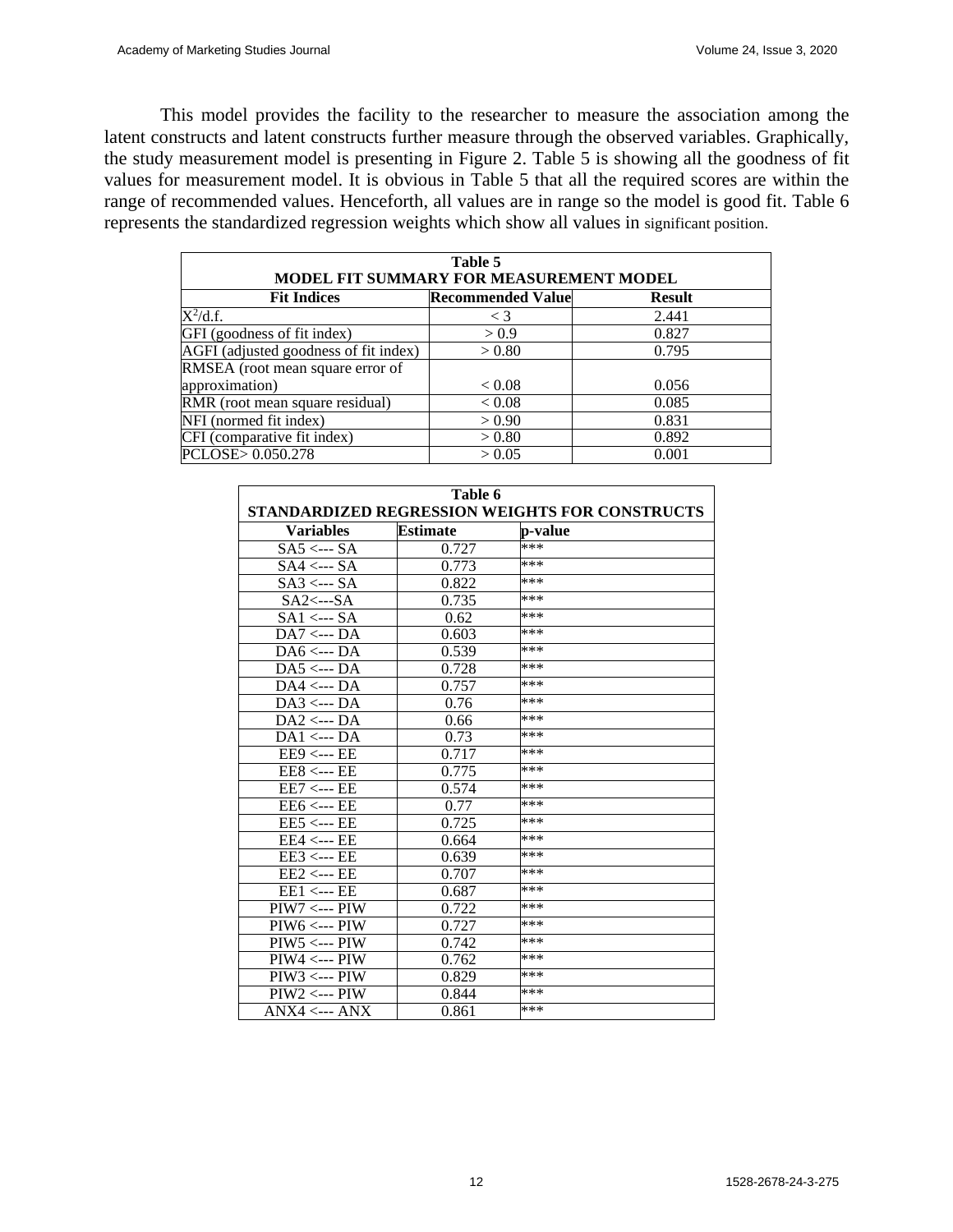| $ANX2 \leftarrow ANX$ | በ 752 | *** |
|-----------------------|-------|-----|
| $ANX1 \leq  ANX$      | ).699 | *** |
| $PIW1 \le -PIW$       | 0.784 | *** |

#### **Structural Model (SM)**

Another model was developed after testing the measurement model that was structural equation model. Structural equation model has sketched by using AMOS v23. SEM is a multivariate statistical technique that uses for the evaluation of structural relationships. Usually SEM consists of measurement model (i.e., MM) and structural regression model (i.e., SRM). In the present study, SEM presents the structural relationships among surface acting, deep acting, affective commitment and anxiety. Graphically, the study structural equation model is presented in Figure 3. Table 7 is showing all the goodness of fit values for SE model. It is obvious in Table 7 that all the required scores are within the range of recommended values. Therefore all values are significant and model is good fit. Table 8 shows all the standardized regression weights of structural equation model which are significant.



#### **FIGURE 3 PATH MODEL**

| Table 7<br>MODEL FIT SUMMARY FOR STRUCTURAL EQUATION MODEL |                          |               |  |  |
|------------------------------------------------------------|--------------------------|---------------|--|--|
| <b>Fit indices</b>                                         | <b>Recommended Value</b> | <b>Result</b> |  |  |
| $\overline{X}^2/d.f.$                                      | $\leq 5$                 | 3.399         |  |  |
| GFI (Goodness of Fit Index)                                | > 0.9                    | 0.998         |  |  |
| AGFI (adjusted Goodness of Fit Index)                      | > 0.80                   | 0.957         |  |  |
| RMSEA (Root Mean Square Error of<br>Approximation)         | < 0.08                   | 0.062         |  |  |
| RMR (Root Mean Square Residual)                            | < 0.08                   | 0.001         |  |  |
| NFI (Normed Fit Index)                                     | > 0.90                   | 0.998         |  |  |
| CFI (Comparative Fit Index)                                | > 0.95                   | 0.999         |  |  |
| <b>PCLOSE</b>                                              | > 0.05                   | 0.278         |  |  |

| Table 8                                                       |                 |       |        |         |  |
|---------------------------------------------------------------|-----------------|-------|--------|---------|--|
| STANDARDIZED REGRESSION WEIGHTS FOR STRUCTURAL EQUATION MODEL |                 |       |        |         |  |
| <b>Path of Variables</b>                                      | <b>Estimate</b> | S.E.  | C.R.   | p-value |  |
| $ANX \leftarrow S$                                            | 0.202           | 0.058 | 4.441  | ***     |  |
| $EE \leftarrow \text{ANX}$                                    | 0.573           | 0.027 | 17.656 | ***     |  |
| $EE \leftarrow$ --- SA                                        | 0.350           | 0.034 | 10.788 | ***     |  |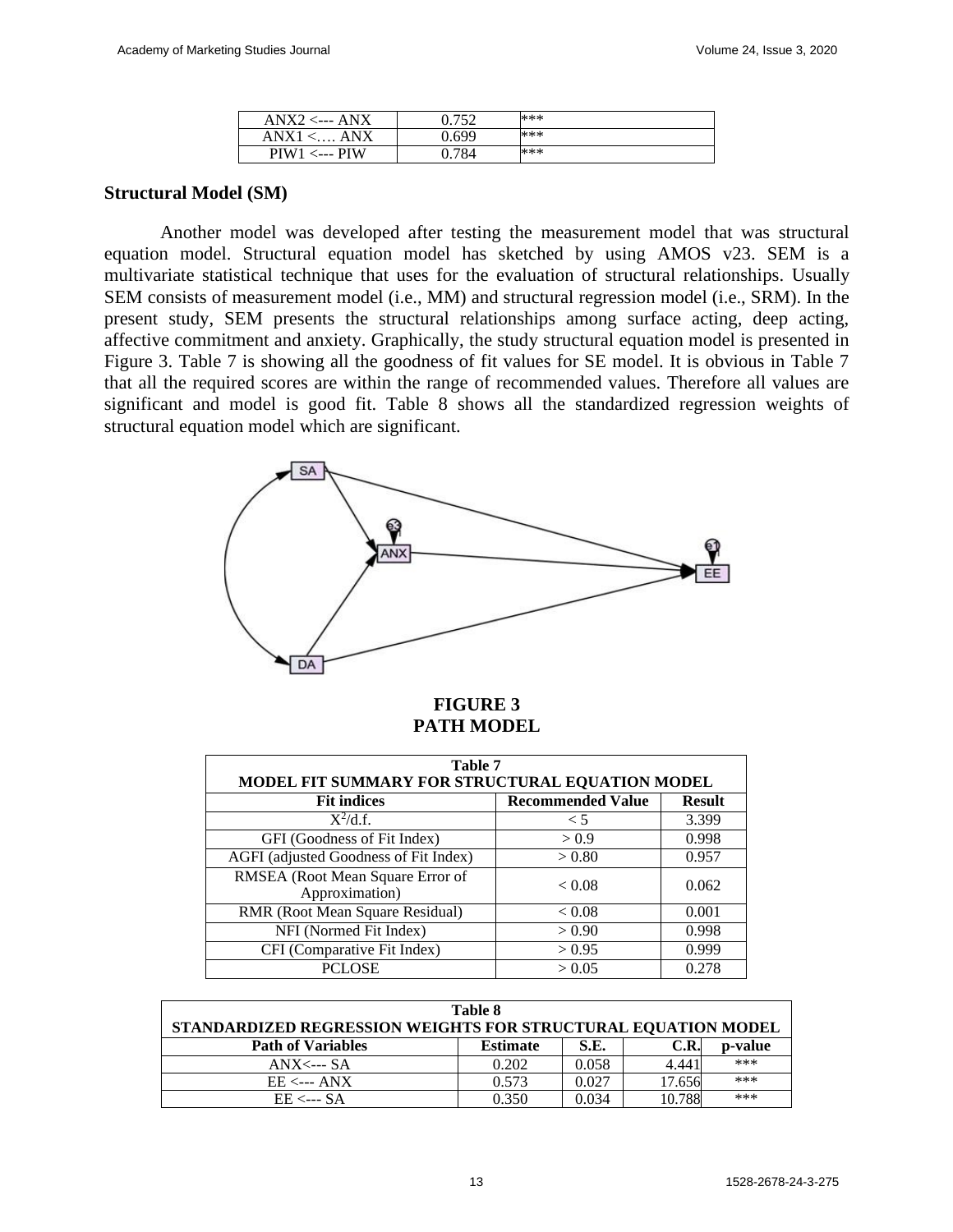| ANX<br>$\leftarrow$ --- DA | 0.185    | 0.071 | 4.048  | *** |
|----------------------------|----------|-------|--------|-----|
| $EE \leftarrow$ --- $DA$   | $-0.366$ | 0.041 | .1.464 | *** |
| ANX<br>EЕ                  | 0.576    | 0.026 | 18.043 | *** |

#### **Mediation Analysis**

Mediation analysis was applied in structural equation modeling via bootstrapping. Bootstrapping is vibrant method for mediation analysis as it provides the confirmation for mediation effect in a true sense (Byrne, 2016; Cheung & Lau, 2008). Mediation in SEM through bootstrapping allowed researchers to obtain the direct (Direct Beta without Mediation, Direct Beta with Mediation), indirect (Indirect Beta) and total effects of proposed model that helped to decide the mediation type either it is full, partial or no mediation. Practically, it can be done through Bollen & Stine Bootstraps, N=2000 with 95% bias-corrected confidence intervals (MacKinnon, 2008; Byrne, 2016).

| <b>Table 9 INFERENCE FOR MEDIATION</b> |                   |                   |                   |                                                                                 |
|----------------------------------------|-------------------|-------------------|-------------------|---------------------------------------------------------------------------------|
| <b>Hypothesis</b>                      |                   |                   |                   | Direct Beta w/o Med Direct Beta w/Med   Indirect Beta   Mediation Type Observed |
| 'SA ANX EE                             | $\beta = 0.492$ , | $\beta = 0.370$ , | $\beta = 0.116$ , | Partial                                                                         |
|                                        | $p = 0.000$       | $p = 0.000$       | $p = 0.001$       | Mediation                                                                       |
| $\Delta$ DA ANX EE                     | $\beta = 0.477$ , | $\beta = 0.366$ , | $\beta = 0.107$ , | Partial                                                                         |
|                                        | $p = 0.000$       | $p = 0.001$       | $p = 0.001$       | Mediation                                                                       |

Table 9 shows the results related to hypothesis 3, and hypothesis 4. Table 9 has recorded three effects about each mediation: 1) direct effect (i.e., direct β and p-value) between independent and dependent variables in the absence of mediator, 2) direct effect (i.e., direct  $\beta$  and p-value) between independent and dependent variables in the presence of mediator, and 3) indirect effect (i.e., direct  $\beta$  and p-value) in the presence of mediator and eventually record the final decision about the type of mediation observed.

## *Mediation 1: ANX mediates between SA and EE*

In mediation 1, surface acting is an independent variable, anxiety is a mediating variable and emotional exhaustion is a dependent variable. Table 9 reveals the results about hypothesis 3. The value of direct beta between independent and dependent variable is recorded in the absence of mediator that is  $\beta$ =0.492 and calculated its level of significance through p-value that is p= 0.000. After that direct effect is calculated in the presence of mediator and its beta value is recorded that is  $β=0.370$  and evaluated its level of significance that is  $p=0.000$ . In a same trend, indirect effect has also analyzed and its beta & p-value are  $\beta$ =0.116 & p=0.001. It shows that the direct effect of SA towards EE is significant without mediator and with mediator and even it is significant through indirect path. Therefore ANX partially mediates the relationship between SA and EE.

## *Mediation 2: ANX mediates between DA and EE*

In mediation 2, deep acting is an independent variable; anxiety is a mediating variable and emotional exhaustion is a dependent variable. Table 9 reveals the results about hypothesis 4. The value of direct beta between independent and dependent variable is recorded in the absence of mediator that is  $\beta$ =0.477 and calculated its level of significance through p-value that is p=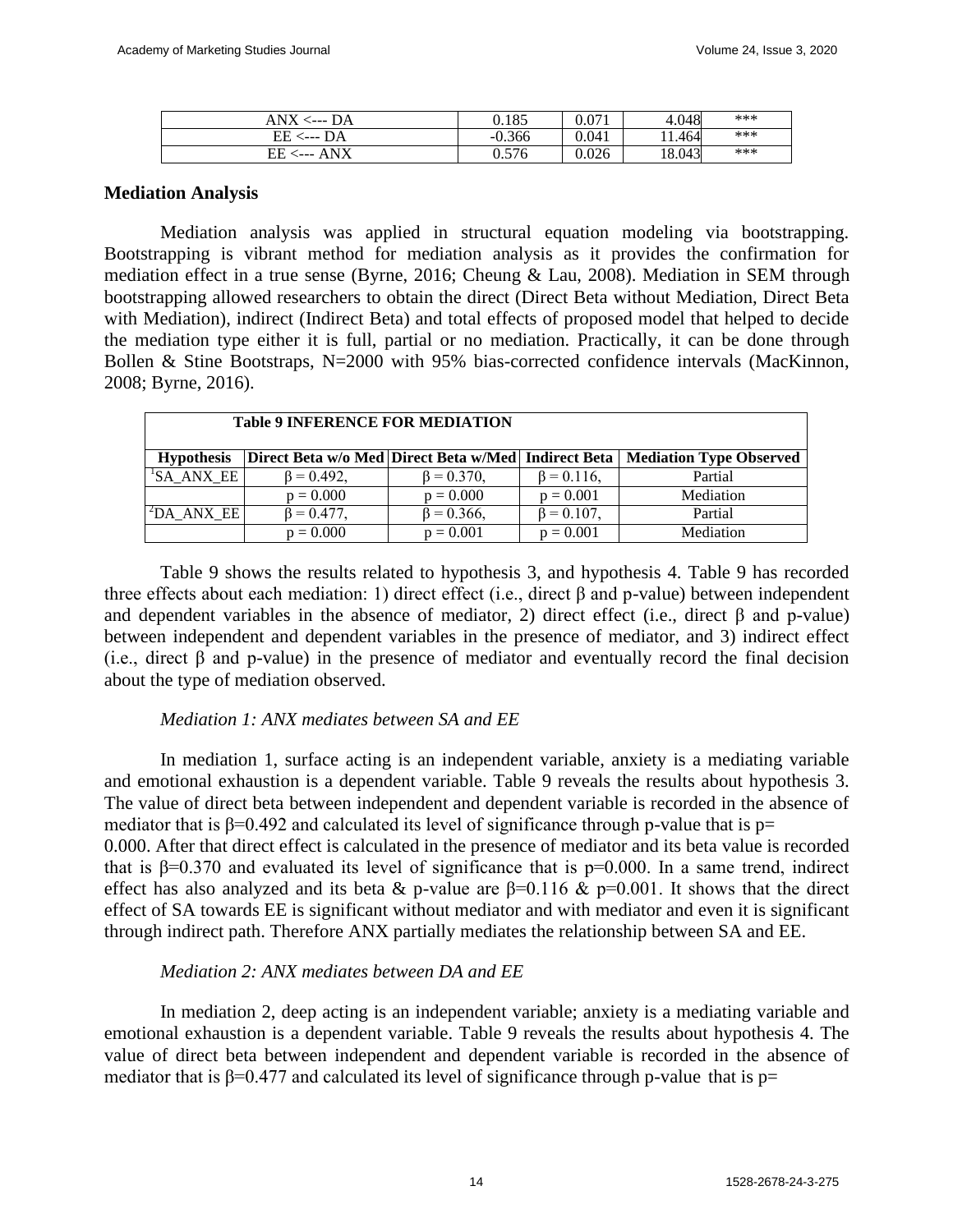0.000. After that direct effect is calculated in the presence of mediator and its beta value is recorded that is  $β=0.366$  and evaluated its level of significance that is  $p=0.001$ . In a same trend, indirect effect has also analyzed and its beta & p-value are  $\beta$ =0.107 & p=0.001. It shows that the direct effect of DA towards EE is significant without mediator and with mediator and even it is significant through indirect path. Therefore ANX partially mediates the relationship between DA and EE.

The results of H3 and H4 shows there is partial mediation. It concludes that both hypotheses show partial mediation. Therefore, anxiety is an important predictor in emotional exhaustion of hotel employees.

## **Moderation Analysis**

Moderation analysis was run to test the hypothesis 5, and hypothesis 6. To investigate the nature of relationship of two-way interaction, a simple effect analysis has executed. For this, Gaskin (2016) recommended "*Stats Tools Package"* is used in which unstandardized regression coefficients of independent variable, moderator (pride in work herein study), and interactional variable are required to plot the graph and later check its statistical significance through the obtained simple slops. Independent variable (IV) is that whose relationship with dependent variable (DV) is required to moderate. Further, moderator has considered as another variable independent variable that will play the role of moderation. Interactional variable has obtained through the product of independent variable and moderator. The intercept/constant box required value 3 and is important to put in relevant box that makes the most sense. To get the unstandardized regression coefficients, linear regression analysis has executed.





**FIGURE 4 THE RELATIONS BETWEEN SURFACE ACTING AND EMOTIONAL EXHAUSTION AT THE HIGH AND LOW LEVELS OF PRIDE IN WORK**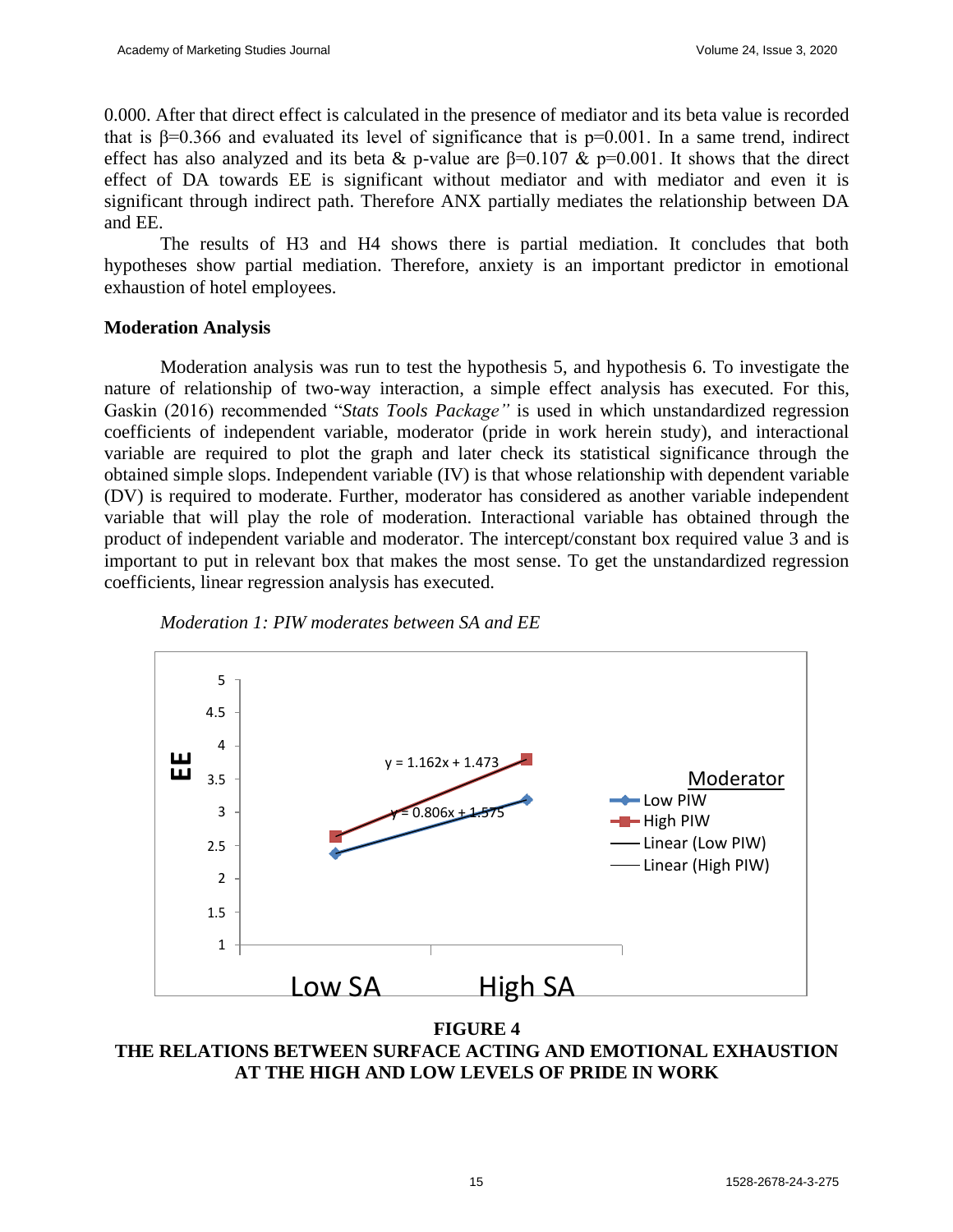The presented graph in Figure 4 has drawn to test the effect of moderation 1 and it portrays by getting the unstandardized regression coefficients (i.e., B) of independent variable that is surface acting, moderator that is pride in work, and interaction that is product of IV and moderator. The outputs of linear regression analyses have delivered the  $B_1=0.492$  (p<0.001),  $B_2$ 

 $=0.216$  (p<0.001), and B<sub>3</sub> $=0.089$  (p<0.001) of surface acting, pride in work, and interaction respectively. Results in Figure 4 have revealed that pride in work strengthens the relationship between "*surface acting*" and *"emotional exhaustion"*. Hence, relationship between surface acting and emotional exhaustion is positive and significant at high and low pride in work as is depicted by positive slops. It proves the hypothesis 5.

#### *Moderation 2: PIW moderates between DA and EE*

The presented graph in Figure-5 has drawn to test the effect of moderation 2 and it has portrayed by getting the unstandardized regression coefficients (i.e., B) of independent variable that is deep acting, moderator that is pride in work, and interaction that is product of IV and moderator. The outputs of linear regression analyses have delivered the  $B_1 = 0.605$  (p < .001),  $B_2$ 

 $= 0.216$  (p < .001), and B<sub>3</sub> = 0.083 (p < .001) of deep acting, pride in work, and interaction respectively. Results in Figure -5 have revealed that pride in work strengthens the relationship between "deep acting" and "emotional exhaustion". Hence, relationship between deep acting and emotional exhaustion is positive and significant at high and low pride in work as is depicted by positive slops. It proves the hypothesis 6.



**FIGURE 5 THE RELATIONS BETWEEN DEEP ACTING AND EMOTIONAL EXHAUSTION AT THE HIGH AND LOW LEVELS OF PRIDE IN WORK**

## **DISCUSSION AND CONCLUSION**

H1 shows the relationship between surface acting and emotional exhaustion. The value of correlation coefficient is  $(r=0.466**, p<0.01)$  that has explained a weak positive relationship between surface acting and emotional exhaustion. Standardized regression weights were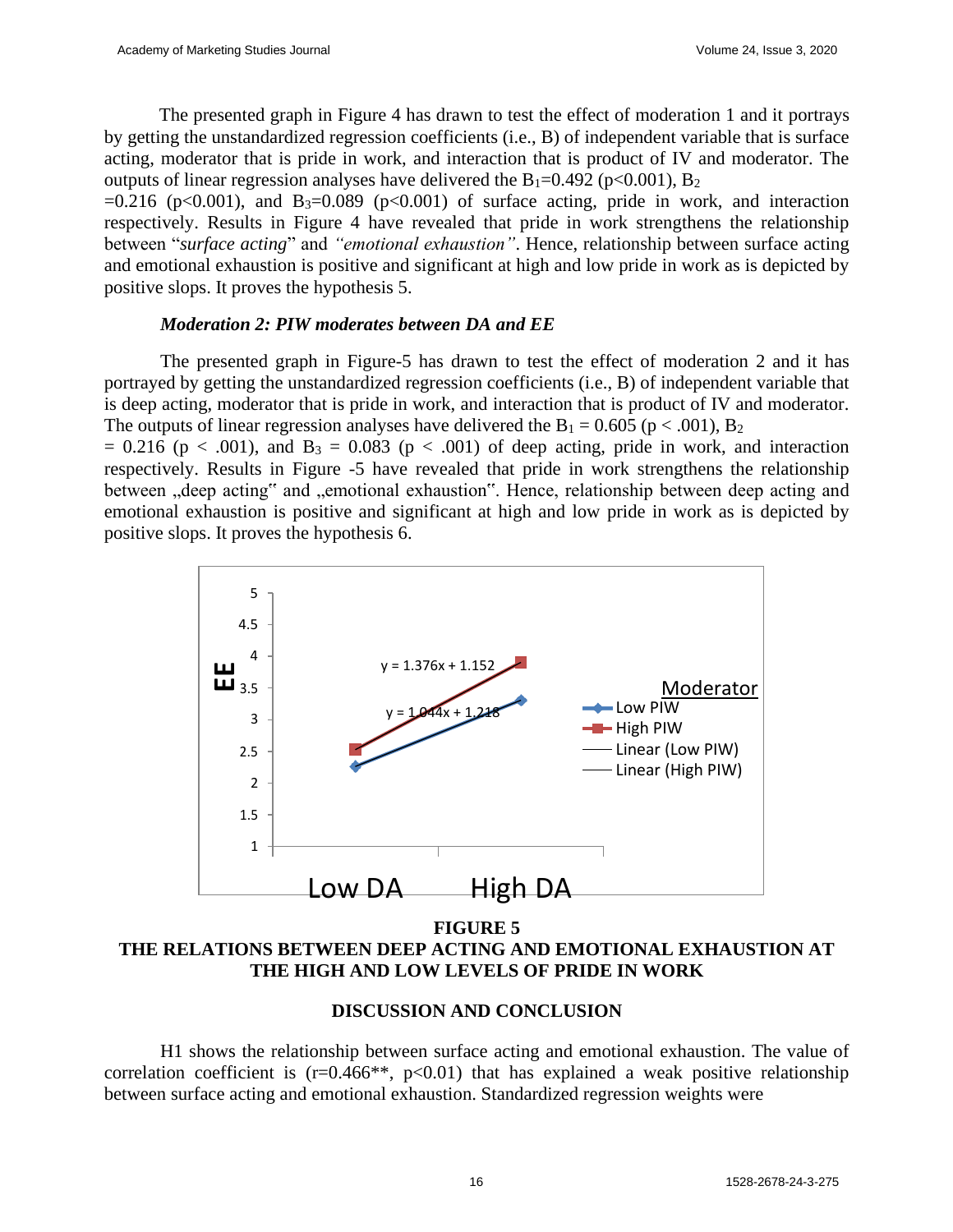calculated by the structural equation modeling which shows a positive connection of surface acting with emotional exhaustion which is reflected through the statistical value of ( $\beta$ =0.350, p< 0.001). Thus, the interpretation of results indicated that the surface acting influences on emotional exhaustion of hotel sector positively significant.

H2 shows the relationship between deep acting and emotional exhaustion. The value of correlation coefficient is  $(r=-0.473, p<0.01)$  that has explained a weak negative relationship between deep acting and emotional exhaustion. Standardized regression weights were calculated by the structural equation modeling which indicated a negatively significant relationship between deep acting and emotional exhaustion which is reflected through the statistical value of ( $\beta$ =- 0.366, p<0.001). Thus, the interpretation of results indicated that the deep acting influences on emotional exhaustion of hotel sector negatively significant.

The previous studies also support that attention must be given to these kinds of jobs and the employees where frequent personal interaction is required with clients and there are more chances to suffer from emotional exhaustion in result of surface acting (Ashforth & Humphery, 1993). The literature support that surface acting has positive association with emotional exhaustion and deep acting has negative association with emotional exhaustion.

Deep actors are stick to organizational display rules so they don't express their fake emotions and surpass them so they hardly act on surface (Diefendorff et al., 2005). The findings are consistent with the literature as it shows negative relationship with emotional exhaustion. Austin et al., (2008) also supported the same findings. The current study supports that fake emotional feelings can be cause of negative resources accumulation in employees personality as it constraints the personal growth and success of employees so they don't like to act on surface. The positive relationship of surface acting with emotional exhaustion confirms that cultural intelligence can be a positive resource among employees and it can enable employees to handle the display rules with true feelings to fulfill the organizational display rules. The employees with high cultural intelligence quotient have more capabilities to solve the problems and handle the critical situations to sustain interpersonal relationships and organizational objectives.

The findings are consistent with previous literature that deep actors are more intelligent and hardworking and have high level of conscientiousness (Barrick & Mount, 1991, 2005) so they express the display rules more truly and avoid the state of emotional exhaustion in every kind of profession. Previous study supports that conscientious people do their responsibilities and roles with lot of care; they do their best efforts to adjust their inner emotions for a perfect display of emotions (Grandey, 2000). They are more prepared and understand their job descriptions and display the organizational display rules more effectively (Grandey, 2000). The cultural intelligence becomes more of a positive resource for deep actors and it enhances relationship.

The results depicted that anxiety mediated the relationship between emotional labor strategies and emotional exhaustion. The results indicated that frontline employees of hotel sector of Pakistan require an extra emotional effort to display rules while performing their job duties so they remain in anxiety and are emotionally drained. So, the management of hotel sector of Pakistan should take respective measures to help employees to display their real emotions. The managers need to intervene in appropriate policy making to secure frontline employees from negative consequences like anxiety. The anxiety also plays its role so low emotional exhaustion between emotional labor strategies and emotional exhaustion may be due to existence of anxiety. The mediating role of anxiety depicted that either go for surface acting or deep acting, individuals have to confront the anxiety as when they change their inner feeling and display

17 1528-2678-24-3-275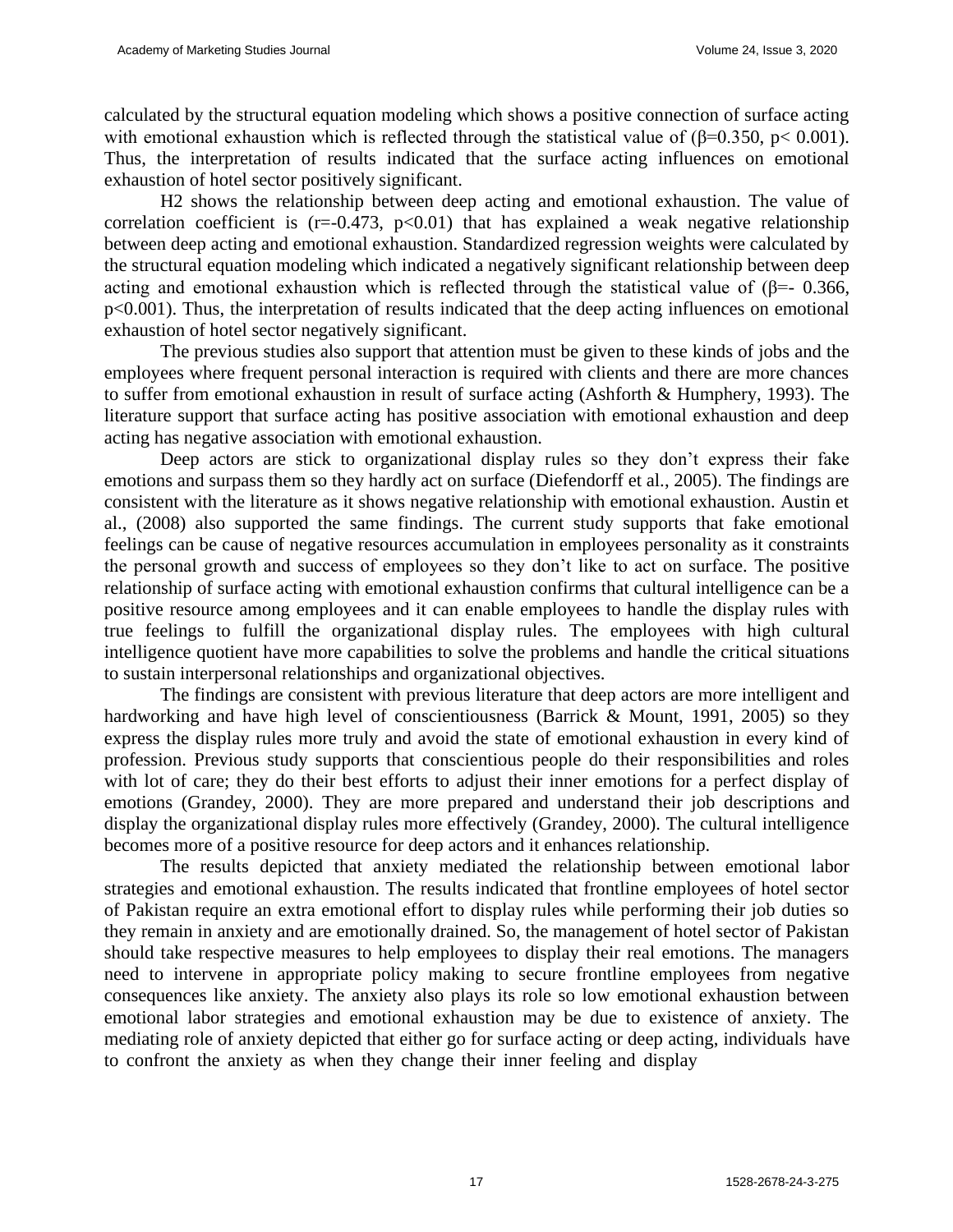certain roles they experience certain level of anxiety. Therefore, anxiety is an important predictor in emotional exhaustion of hotel employees as it partially mediates the relationships between emotional labor strategies and emotional exhaustion. The findings are consistent with previous researches as individual's regular engagement and efforts involved in surface acting leads to high anxiety level which results in high level of emotional exhaustion (Morris & Feldman, 1997). Whereas deep acting did not lead towards anxiety so there is no danger for high emotional exhaustion level. The surface actors experience more anxiety as they have to unauthentically regulate their emotions for certain display rules as compare to deep actors who will have low anxiety as they will show authentic emotions (Hameed & Bashir, 2017).

Results of both hypotheses indicate that pride in work moderates the relationships between emotional labor strategies and emotional exhaustion. Based on the above discussion it is concluded that pride in work is an important driver that played a crucial role in the emotional exhaustion. The results of the study depicted that pride in work is also moderated the relationship between surface acting-emotional exhaustion. The results also validated that pride in work moderated the relationship between deep acting-emotional exhaustion. On the basis of above arguments, it seems that pride in work supports adoption of deep acting strategy instead of surface acting strategy with true emotions (Kensbock et al., 2016). If employees will have high level of pride in work, they can moderate the relationship between emotional labor and emotional exhaustion and affective commitment. Frontline service employees need to self- monitor them vigilantly while handling challenging and difficult customers. All those workers who score high on pride in work try their best to deliver what is demanded from them and in doing so they experience deep acting which helps them perform better on their jobs at the same time reduces emotional exhaustion associated with performing emotional labor (Grandey et al., 2018).

#### **CONCLUSION**

The study proves the relationship between deep acting, surface acting and emotional exhaustion. The study proved that there is partial mediation of anxiety between both emotional labor strategies and emotional exhaustion. The proposed mediating relationship of anxiety between surface acting and emotional exhaustion was supported. Results show that proposed mediating role of anxiety between deep acting and emotional exhaustion is also supported.

Pride in work is a significant moderator of surface acting and emotional exhaustion as well as deep acting and emotional exhaustion relationship. The employees who have high level of pride in work will be emotionally involved to regulate their emotions more heart fully instead of individuals who don't feel pride for their work and they will not do their job with heart so will indulged more in regulating their emotions hence will be more emotionally exhausted. Thus pride in work will moderate the relationship between emotional labor strategies and emotional exhaustion.

#### **Managerial Implications**

The currents study suggests the hotel managers to keep in mind the model of occupational choices while recruiting the employees. Those candidates can be selected while hiring who have such personalities who can cope with emotional labor stress and anxiety while playing their difficult roles. Managers need to hire only those candidates who are strong enough to cope emotional labor positively can be hired.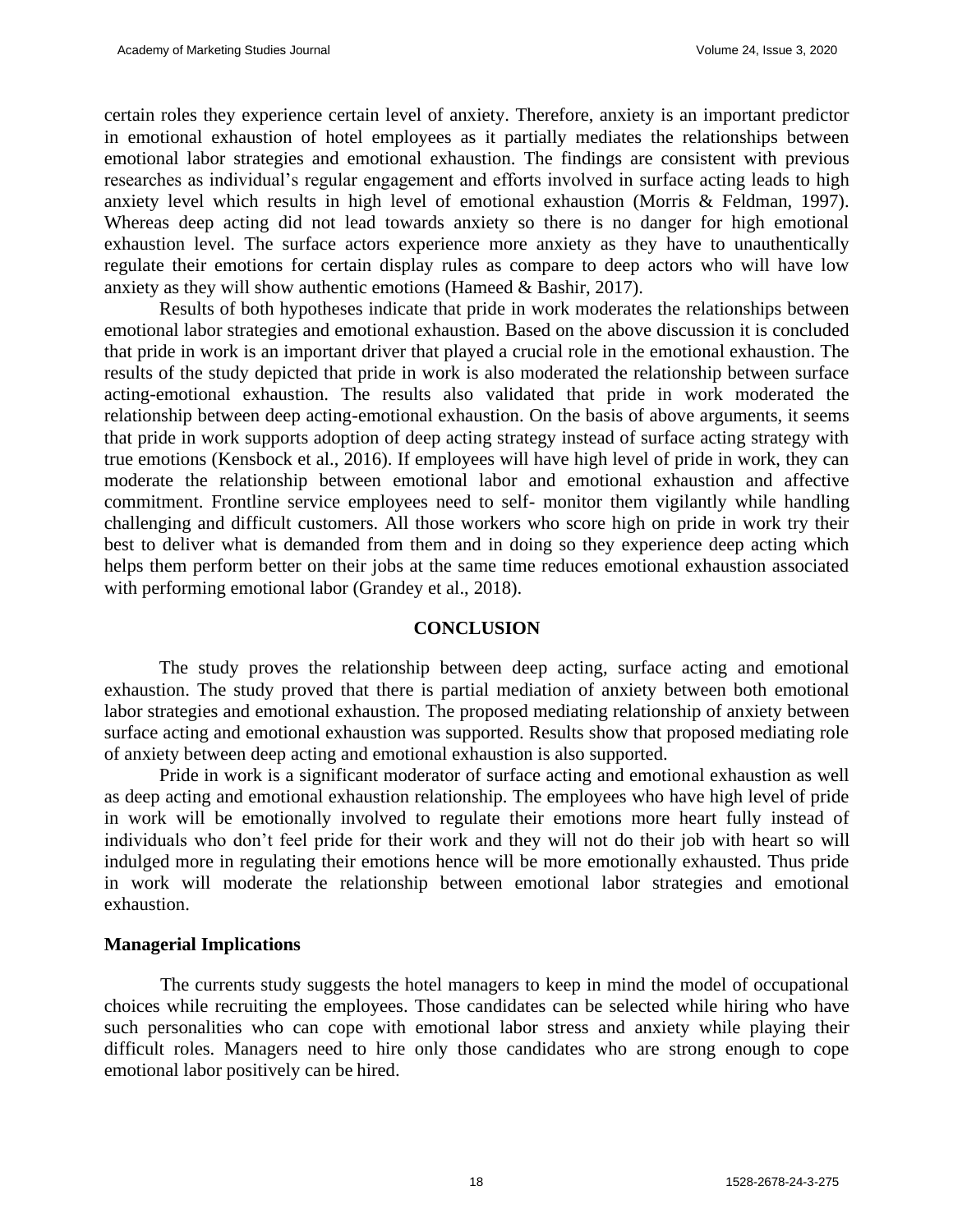Moreover, managers need to realize the importance of emotional labor and its negative consequences at workplace affecting employee's job burnout and they try to reduce its harmful effects. Supervisors need to provide full support and training to front line hotel employees. Duke et al. (2009) also recommended that negative outcomes of emotional labor associated with surface acting can be reduced by perceived organizational support. Thus pride in work can moderate the negative effects of emotional labor on job burnout.

The next finding is that training plays an important role to reduce the detrimental effects of emotional labor. Managers can enhance the emotional resources of employees with suitable training and can indulge the sense among frontline employees that emotional labor and demand of clients is a challenge for them instead of threat (Schneider, 2004). Moreover, Grandey et al., (2005) stated that emotional labor is a kind of phenomenon which can learn and developed by training and repetition also.

#### **Limitation and Future Research**

The data was collected from frontline employees of four star and five star hotels of Pakistan only. In future, other sectors like aviation and tourism can be considered to capture emotional labor in whole hospitality industry. In order to represent the better validity more hotels should be obtained. 3 star hotels can also be included. The study is conducted in Pakistani hotel sector where there is scarcity of knowledge about emotional labor so limited dimensions were included but in future other variables can be included with emotional labor.

#### **REFERENCES**

- Abraham, R. (1999). Emotional intelligence in organizations: A conceptualization. *Genetic, social, and general psychology monographs*, *125*(2), 209-210.
- Ahmed, R., Ahmad, N., Saifullah, A., & Jatoi, I. (2014). Ravaged Lands: An Investigation of Factors Affecting Pakistan's Tourism Industry. *Information and Knowledge Management, ISSN*.
- Aktaş, M. (2014). Moderating effect of idiocentrism and allocentrism on person-organization person-job fit and work attitudes relationship. *Cross Cultural Management*, *21*(3), 290-305.
- Alola, U.V., Olugbade, O.A., Avci, T., & Öztüren, A. (2019). Customer incivility and employees' outcomes in the hotel: Testing the mediating role of emotional exhaustion. *Tourism Management Perspectives*, *29*, 9-17.
- Anderson, J.C., & Gerbing, D.W. (1982). Some methods for respecifying measurement models to obtain unidimensional construct measurement. *Journal of Marketing Research*, *19*(4), 453-460.
- Arnett, D.B., Laverie, D.A., & McLane, C. (2002). Using job satisfaction and pride as internal-marketing tools. *Cornell hotel and restaurant administration quarterly*, *43*(2), 87-96.
- Ashforth, B.E., & Humphrey, R.H. (1993). Emotional labor in service roles: The influence of identity. *Academy of Management Review*, *18*(1), 88-115.
- Asif, K.M. (2012). Impact of emotional labor on emotional exhaustion, and moderating role of social support: an empirical study on hospitality industry in Pakistan. *Актуальні проблеми економіки*, *5,* 321-329.
- Austin, E.J., Dore, T.C., & O'Donovan, K.M. (2008). Associations of personality and emotional intelligence with display rule perceptions and emotional labour. *Personality and Individual Differences*, *44*(3), 679-688.
- Barrick, M.R. & Mount, M.K. (2005). Yes, personality matters: Moving on to more important matters. *Human Performance*, *18*(4), 359-372.
- Barrick, M.R., & Mount, M.K. (1991). The big five personality dimensions and job performance: a meta-analysis. *Personnel Psychology*, *44*(1), 1-26.
- Bollen, K.A. (1989). Structural Equations with Latent Variables John Wiley New York.
- Bouckaert, G. (2001). Pride and performance in public service: Some patterns of analysis. *International Review of Administrative Sciences*, *67*(1), 15-27.
- Brotheridge, C., & Lee, R.T. (2003). Development and validation of the Emotional Labor Scale. *Journal of Occupational and Organizational Psychology*, *76*, 365-379.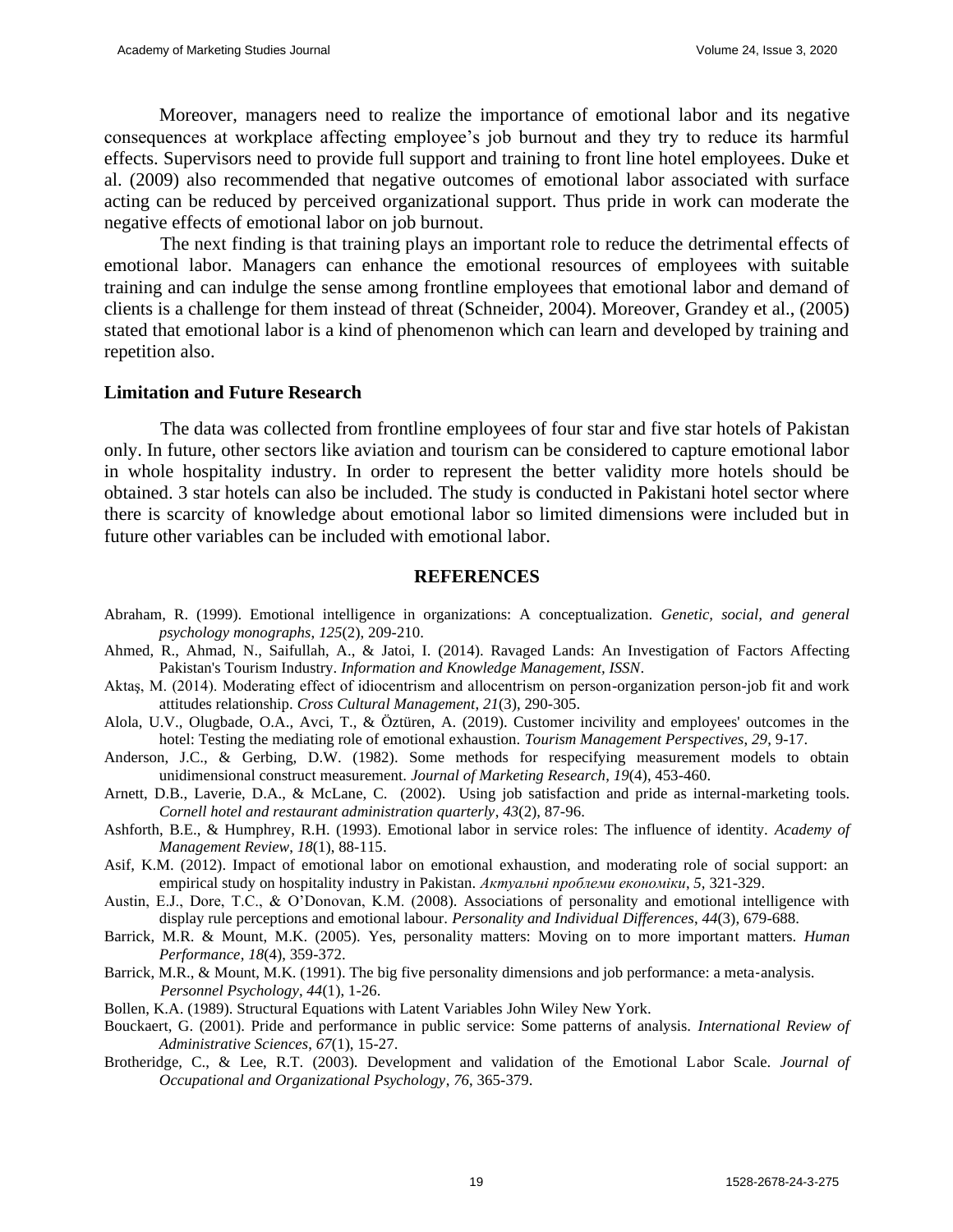- Brotheridge, C.M., & Grandey, A.A. (2002). Emotional labor and burnout: Comparing two perspectives of people work. *Journal of Vocational Behavior*, *60*, 17-39.
- Browne, M.W., & Cudeck, R. (1993). Alternative ways of assessing model fit. *Sage focus editions*, *154*, 136-136.
- Byrne, B.M. (2016). *Structural equation modeling with AMOS: Basic concepts, applications, and programming* (3rd ed.). New York: Routledge.

Carmines, E.G., & Zeller, R.A. (1979). *Reliability and validity assessment, 17*. Sage publications.

- Chaudhry, M.A., & Shah, N. (2011). Impact of supportive leadership and organizational learning culture as a moderator on the relationship of psychological empowerment and organizational commitment. *Journal of Business Strategies*, *5*(1), 39.
- Chen, A.S.Y. (2015). CQ at work and the impact of intercultural training: An empirical test among foreign laborers. *International Journal of Intercultural Relations*, *47*, 101-112.
- Chen, K.Y., Chang, C.W., & Wang, C.H. (2019). Frontline employees' passion and emotional exhaustion: The mediating role of emotional labor strategies. *International Journal of Hospitality Management*, *76*, 163- 172.
- Cheung, F.Y.L., & Tang, C.S.K. (2009). The influence of emotional intelligence and affectivity on emotional labor strategies at work. *Journal of Individual Differences*, *30*(2), 75-86.
- Cheung, F., Tang, C.S.K., & Tang, S. (2011). Psychological capital as a moderator between emotional labor, burnout, and job satisfaction among school teachers in China. *International Journal of Stress Management*, *18*(4), 348.
- Cheung, G.W., & Lau, R.S. (2008). Testing mediation and suppression effects of latent variables: Bootstrapping with structural equation models. *Organizational Research Methods*, *11*(2), 296-325.
- Chi, N. W., & Grandey, A. A. (2019). Emotional labor predicts service performance depending on1 activation and inhibition regulatory fit. *Journal of Management*, *45*(2), 673-700.
- Diefendorff, J.M., Croyle, M.H., & Gosserand, R.H. (2005). The dimensionality and antecedents of emotional labor strategies. *Journal of Vocational Behavior*, *66*(2), 339-357.
- Duke, A.B., Goodman, J.M., Treadway, D.C., & Breland, J.W. (2009). Perceived organizational support as a moderator of emotional labor/outcomes relationships. *Journal of Applied Social Psychology*, *39*(5), 1013- 1034.
- Dziuban, C.D., & Shirkey, E.C. (1974). When is a correlation matrix appropriate for factor analysis? Some decision rules. *Psychological Bulletin*, *81*(6), 358.
- Ekman, P. (1973). Cross-cultural studies of facial expression. *Darwin and facial expression: A century of research in review*, *169222*(1).
- Elovainio, M., Kivimaki, M. & Helkama, K. (2001). Organization justice evaluations, job control, and occupational strain. *Journal of Applied Psychology*, *86*, 418-424.
- Else-Quest, N.M., Higgins, A., Allison, C., & Morton, L.C. (2012). Gender differences in self-conscious emotional experience: A meta-analysis. *Psychological Bulletin*, *138*(5), 947.
- Farndale, E., Biron, M., Briscoe, D.R., & Raghuram, S. (2015). A global perspective on diversity and inclusion in work organisations. *The International Journal of Human Resource Management*, *26*(6), 677-687.
- Gaskin, J. (2016). Excel StatTools. Stats tools package.
- Goussinsky, R. (2011). Customer aggression, emotional dissonance and employees' well-being. *International Journal of Quality and Service Sciences*, *3*(3), 248-266.
- Goussinsky, R. (2015). Customer aggression, felt anger and emotional deviance: The moderating role of job autonomy. *International Journal of Quality and Service Sciences*, *7*(1), 50-71.
- Grandey, A.A. (2000). Emotion regulation in the workplace: A new way to conceptualize emotional labor. *Journal of Occupational Health Psychology*, *5*(1), 95-110.
- Grandey, A.A., & Sayre, G.M. (2019). Emotional Labor: Regulating Emotions for a Wage. *Current Directions in Psychological Science*, 0963721418812771.
- Grandey, A.A., Ferris, D.L., & Melloy, R.C. (2018). A dual signal model of pride displays in organizations.

*Research in Organizational Behavior*.

- Grandey, A.A., Fisk, G.M., & Steiner, D.D. (2005). Must service with a smile be stressful? The moderating role of personal control for American and French employees. *Journal of Applied Psychology*, 90(5), 893.
- Grandey, A.A. (2003). When the show must go on: Surface and deep acting as determinants of emotional exhaustion and peer-rated service delivery. *Academy of Management Journal*, 46, 86-96.
- Hair Jr, J.F., Black, W.C., Babin, B.J., Anderson, R.E., & Tatham, R.L. (2010). SEM: An introduction. *Multivariate data analysis: A global perspective*, 629-686.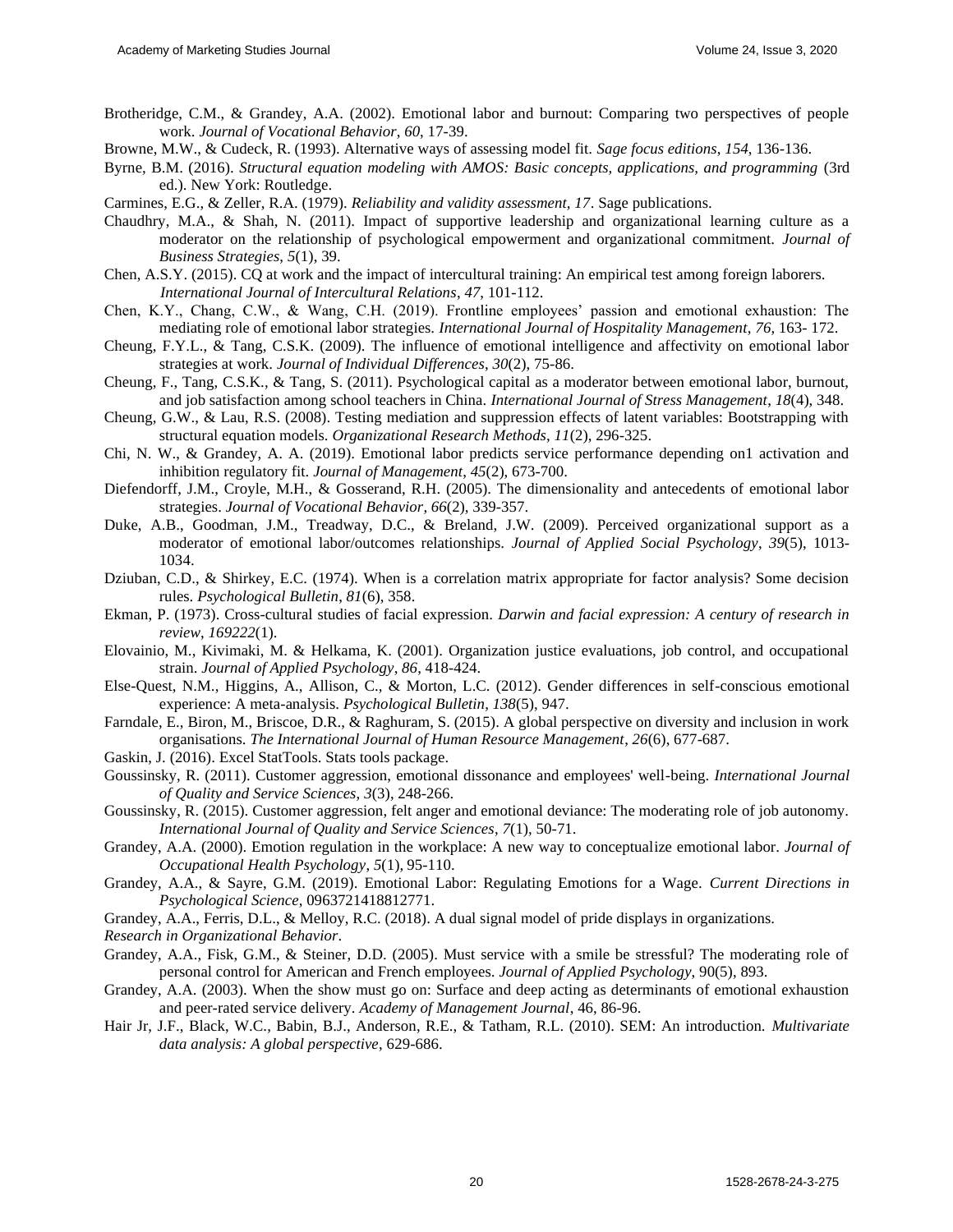- Halbesleben, J.R. (2006). Sources of social support and burnout: a meta-analytic test of the conservation of resources model. *Journal of applied Psychology*, *91*(5), 1134.
- Halbesleben, J.R. (2010). The role of exhaustion and workarounds in predicting occupational injuries: A cross- lagged panel study of health care professionals. *Journal of Occupational Health Psychology*, *15*(1), 1.
- Halbesleben, J.R.B., & Bowler, W.M. (2007). Emotional exhaustion and job performance: The mediating role of motivation. *Journal of Applied Psychology*, 92, 93-106.
- Halbesleben, J.R., & Buckley, M.R. (2004). Burnout in organizational life. *Journal of Management*, *30*(6), 859-879.
- Halbesleben, J.R., & Wheeler, A.R. (2011). I owe you one: Coworker reciprocity as a moderator of the day-level exhaustion–performance relationship. *Journal of Organizational Behavior*, *32*(4), 608-626.
- Halbesleben, J.R., & Wheeler, A.R. (2015). To invest or not? The role of coworker support and trust in daily reciprocal gain spirals of helping behavior. *Journal of Management*, *41*(6), 1628-1650.
- Halbesleben, J.R., Harvey, J., & Bolino, M.C. (2009). Too engaged? A conservation of resources view of the relationship between work engagement and work interference with family. *Journal of Applied Psychology*, *94*(6), 1452.
- Halbesleben, J.R., Neveu, J.P., Paustian-Underdahl, S.C., & Westman, M. (2014). Getting to the COR understanding the role of resources in conservation of resources theory. *Journal of Management*, *40*(5), 1334-1364.
- Halbesleben, J., Wheeler, A.R., & Paustian-Underdahl, S.C. (2013). The impact of furloughs on emotional exhaustion, self-rated performance, and recovery experiences. *Journal of Applied Psychology*, *98*(3), 492.
- Hameed, F., & Bashir, S. (2017) Front Line Female Hospitality Worker's Emotional Labor and Adaptive Performance: Does Islamic Work Ethics Moderate Relationship?. *Journal of Managerial Sciences 71* (11), 49-72
- Hobfoll, S.E. (1989). Conservation of resources: A new attempt at conceptualizing stress. *American Psychologist*, 44(3), 513-524.
- Hobfoll, S.E. (2001). The influence of culture, community, and the nested-self in the stress process: advancing conservation of resources theory. *Applied Psychology*, *50*(3), 337-421.
- Hobfoll, S.E. (2002). Social and psychological resources and adaptation. *Review of general Psychology*, *6*(4), 307- 324.
- Hobfoll, S.E. (2011). Conservation of resource caravans and engaged settings. *Journal of Occupational and Organizational Psychology*, *84*(1), 116-122.
- Hobfoll, S. E. (2011). Conservation of resources theory: Its implication for stress, health, and resilience. *The Oxford handbook of stress, health, and coping*, 127-147.
- Hobfoll, S.E. (2012). Conservation of resources and disaster in cultural context: The caravans and passageways for resources. *Psychiatry: Interpersonal & Biological Processes*, *75*(3), 227-232.
- Hobfoll, S.E., Freedy, J., Schaufeli, W.B., Maslach, C., & Marek, T. (1993). Professional burnout: Recent developments in theory and research.
- Hobfoll, S.E., Halbesleben, J., Neveu, J.P., & Westman, M. (2018). Conservation of resources in the organizational context: The reality of resources and their consequences. *Annual Review of Organizational Psychology and Organizational Behavior*, *5*, 103-128.
- Hobfoll, S.E., Stevens, N.R., & Zalta, A.K. (2015). Expanding the science of resilience: Conserving resources in the aid of adaptation. *Psychological Inquiry*, *26*(2), 174-180.
- Hochschild Arlie, R. (1983). The managed heart: Commercialization of human feeling.
- Hochschild, A.R. (1979). Emotion work, feeling rules, and social structure. *American Journal of Sociology*, *85*(3), 551- 575.
- Horo, P.R. (2014). Impact of emotional labour on employee well-being: A conceptual framework. *Review of HRM*, *3*, 21.
- Hülsheger, U.R., Alberts, H.J., Feinholdt, A., & Lang, J.W. (2013). Benefits of mindfulness at work: the role of mindfulness in emotion regulation, emotional exhaustion, and job satisfaction. *Journal of Applied Psychology*, *98*(2), 310.
- Hwa, M. A. C. (2012). Emotional labor and emotional exhaustion: does co-worker support matter?. *Journal of Management Research*, *12*(3), 115.
- Jin, M.H., & Guy, M.E. (2009). How emotional labor influences worker pride, job satisfaction, and burnout: An examination of consumer complaint workers. *Public Performance & Management Review*, *33*(1), 88-105.
- Kamp, A., & Dybbroe, B. (2016). Struggles of professionalism and emotional labour in standardized mental health care. *Nordic Journal of Working Life Studies*, *6*, 67-86.
- Karatepe, O.M. (2011). Do job resources moderate the effect of emotional dissonance on burnout? A study in the city of Ankara, Turkey, *International Journal of Contemporary Hospitality Management*, *23*(1), 44-65.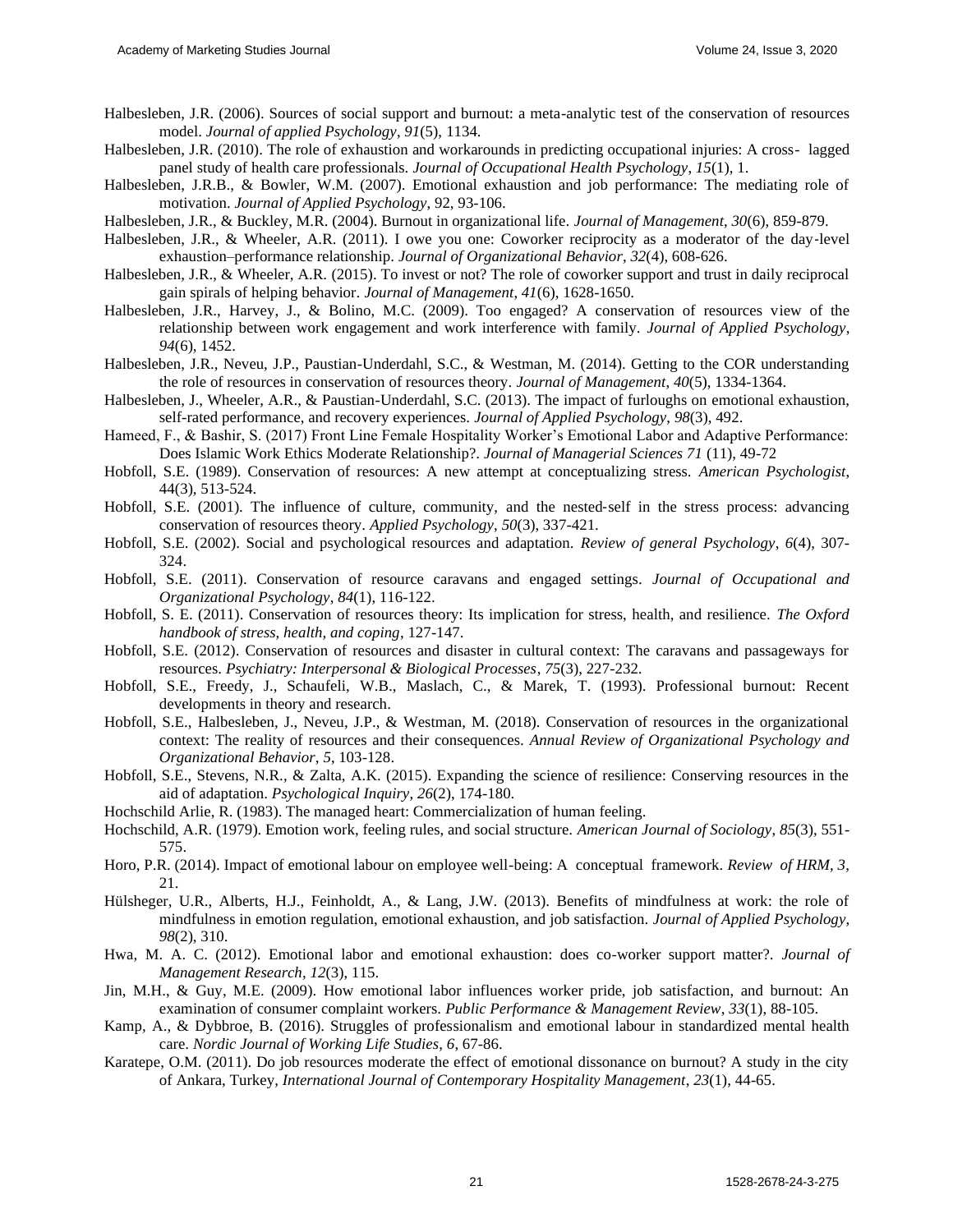Kenny, D.A. (2014). Measuring model fit [\(http://davidakenny. n](http://davidakenny/)et/cm/fit. htm). *Accessed January*.

- Kensbock, S., Jennings, G., Bailey, J., & Patiar, A. (2016). Performing: Hotel room attendants employment experiences. *Annals of Tourism Research*, 56, 112-127.
- Kline, R. (1998). *Principles and practice of structural equation modeling: A very readable introduction to the subject, with good coverage of assumptions and SEM's relation to underlying regression, factor, and other techniques: NY: Guilford Press*
- Kline, R.B. (2005). Methodology in the social sciences.
- Kline, R.B. (2015). *Principles and practice of structural equation modeling*. Guilford publications.
- Lam, W., & Chen, Z. (2012). When I put on my service mask: Determinants and outcomes of emotional labor among hotel service providers according to affective event theory. *International Journal of Hospitality Management*, *31*(1), 3-11.
- Lea, S.E., & Webley, P. (1997). Pride in economic psychology. *Journal of Economic Psychology*, *18*(2-3), 323-340.

Lee, R.T. & Ashforth, B.E. (1993). A further examination of managerial burnout: Toward an integrated model. *Journal of Organizational Behavior, 14,* 3-20.

- Lee, Y.H., & Chelladurai, P. (2016). Affectivity, emotional labor, emotional exhaustion, and emotional intelligence in coaching. *Journal of Applied Sport Psychology*, *28*(2), 170-184.
- Li, J.J., Wong, I.A., & Kim, W.G. (2017). Does mindfulness reduce emotional exhaustion? A multilevel analysis of emotional labor among casino employees. *International Journal of Hospitality Management*, *64*, 21-30.

MacKinnon, D.P. (2008). Multilevel mediation models. *Introduction to Statistical Mediation Analysis. New York, NY: Lawrence Erlbaum Associates*, 237-274.

- Malhotra, N.K. (2010). Marketing research: An applied orientation, *834*.
- Maslach, C., & Jackson, S.E. (1981). The measurement of experienced burnout. *Journal of Organizational Behavior*, *2*(2), 99-113.
- Maslach, C., & Leiter, M.P. (1997). *The truth about burnout: How organizations cause personal stress and what to do about it*. San Francisco: Jossey-Bass.
- Maslach, C., & Leiter, M.P. (2008). Early predictors of job burnout and engagement. *Journal of Applied Psychology*, *93*(3), 498.
- Maslach, C., Jackson, S.E., & Leiter, M.P. (1996). *Maslach burnout inventory manual*, 4. Palo Alto, CA: Consulting psychologists press.
- Maslach, C., Schaufeli, W.B., & Leiter, M.P. (2001). Job burnout. *Annual Review of Psychology*, *52*(1), 397-422.
- McDonald, R.P. (1978). A simple comprehensive model for the analysis of covariance structures. *British Journal of Mathematical and Statistical Psychology*, *31*(1), 59-72.
- Miller, K.I., Considine, J., & Garner, J. (2007). Let me tell you about my job: Exploring the terrain of emotion in the workplace. *Management Communication Quarterly*, *20*(3), 231-260.
- Morelli, N.A., & Cunningham, C.J. (2012). Not all resources are created equal: COR theory, values, and stress. *The Journal of Psychology*, *146*(4), 393-415.
- Morris, J.A., & Feldman, D.C. (1997). Managing emotions in the workplace. *Journal of Managerial Issues*, *9*(3), 257.
- Morris, M.W., Leung, K., Ames, D., & Lickel, B. (1999). Views from inside and outside: Integrating emic and etic insights about culture and justice judgment. *Academy of Management Review*, *24*(4), 781-796.
- Nadeem, K., Riaz, A., & Danish, R.Q. (2019). Influence of high-performance work system on employee service performance and OCB: the mediating role of resilience. *Journal of Global Entrepreneurship Research*, *9*(1), 13.
- Rai, S. (2015). Organizational justice and employee mental health's moderating roles in organizational identification. *South Asian Journal of Global Business Research*, *4*(1), 68-84.
- Roethlisberger, F.J., & Dickson, W.J. (2003). *Management and the Worker*, *5*. Psychology press.
- Schneider, T.R. (2004). The role of neuroticism on psychological and physiological stress responses. *Journal of Experimental Social Psychology*, *40*(6), 795-804.
- Simillidou, A. (2016). *Managing emotional labour consequences during aggressive customers' interactions: A study of the Cyprus hospitality industry* (Doctoral dissertation, University of Gloucestershire).
- Spell, C.S., & Arnold, T.J. (2007). A multi-level analysis of organizational justice climate, structure, and employee mental health. *Journal of Management*, *33*(5), 724-751.
- Steiger, J.H. (1990). Structural model evaluation and modification: An interval estimation approach. *Multivariate Behavioral Research*, *25*(2), 173-180.
- Stewart, D.W. (1981). The application and misapplication of factor analysis in marketing research. *Journal of Marketing Research*, *18*(1), 51-62.